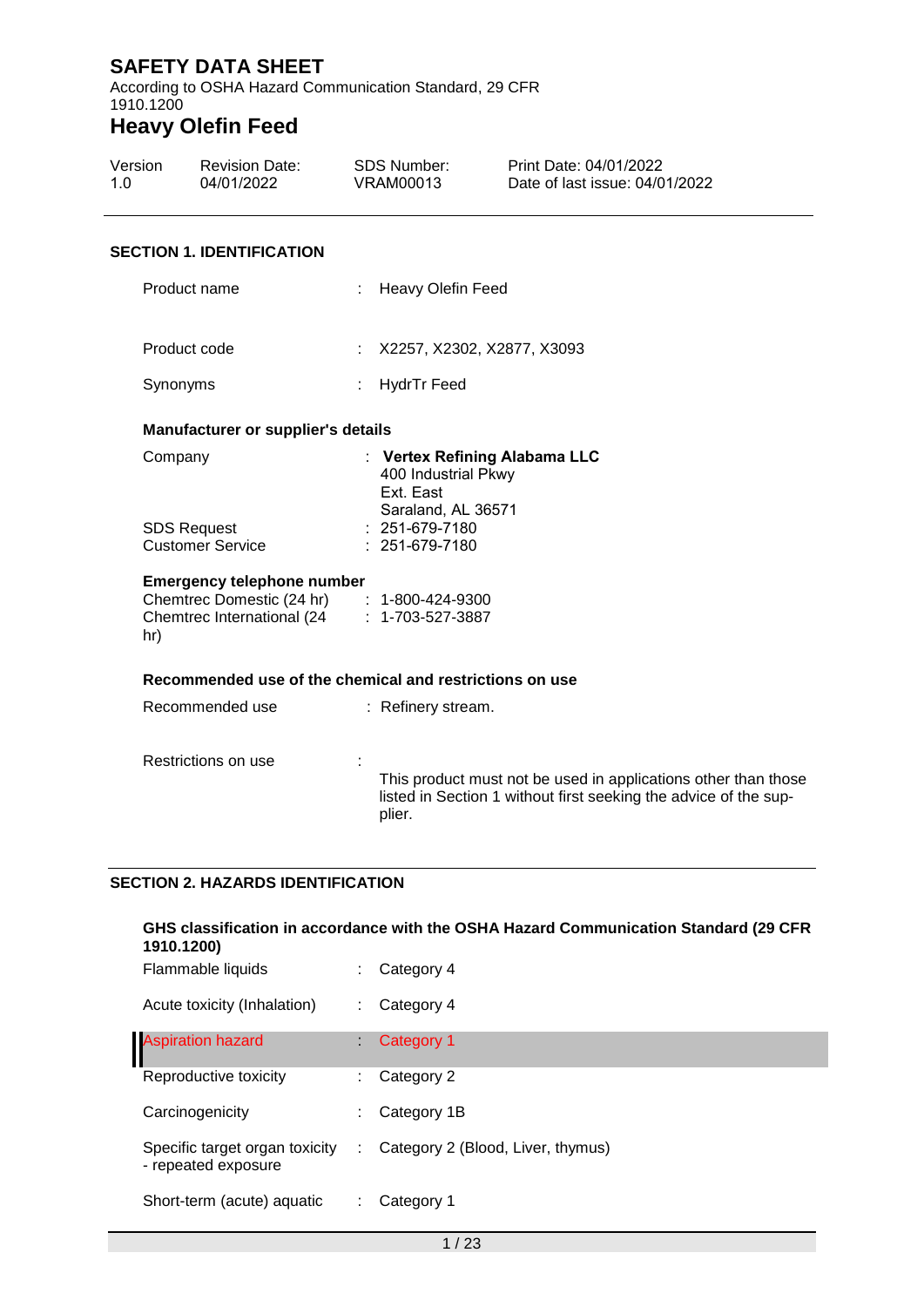According to OSHA Hazard Communication Standard, 29 CFR 1910.1200

| Version<br>1.0 | <b>Revision Date:</b><br>04/01/2022      | <b>SDS Number:</b><br><b>VRAM00013</b>                                                                                                                                                            | Print Date: 04/01/2022<br>Date of last issue: 04/01/2022                                                                                                                                                                                                                                                                                                                                                                                                                                                                                                                                                                                                                                                                                                                                                                                                                               |
|----------------|------------------------------------------|---------------------------------------------------------------------------------------------------------------------------------------------------------------------------------------------------|----------------------------------------------------------------------------------------------------------------------------------------------------------------------------------------------------------------------------------------------------------------------------------------------------------------------------------------------------------------------------------------------------------------------------------------------------------------------------------------------------------------------------------------------------------------------------------------------------------------------------------------------------------------------------------------------------------------------------------------------------------------------------------------------------------------------------------------------------------------------------------------|
| hazard         |                                          |                                                                                                                                                                                                   |                                                                                                                                                                                                                                                                                                                                                                                                                                                                                                                                                                                                                                                                                                                                                                                                                                                                                        |
| hazard         | Long-term (chronic) aquatic : Category 1 |                                                                                                                                                                                                   |                                                                                                                                                                                                                                                                                                                                                                                                                                                                                                                                                                                                                                                                                                                                                                                                                                                                                        |
|                | <b>GHS label elements</b>                |                                                                                                                                                                                                   |                                                                                                                                                                                                                                                                                                                                                                                                                                                                                                                                                                                                                                                                                                                                                                                                                                                                                        |
|                | Hazard pictograms                        |                                                                                                                                                                                                   |                                                                                                                                                                                                                                                                                                                                                                                                                                                                                                                                                                                                                                                                                                                                                                                                                                                                                        |
|                | Signal word                              | Danger                                                                                                                                                                                            |                                                                                                                                                                                                                                                                                                                                                                                                                                                                                                                                                                                                                                                                                                                                                                                                                                                                                        |
|                | <b>Hazard statements</b>                 | <b>PHYSICAL HAZARDS:</b><br>H227 Combustible liquid.<br><b>HEALTH HAZARDS:</b><br>H332 Harmful if inhaled.<br>H350 May cause cancer.<br>H400 Very toxic to aquatic life.                          | H304 May be fatal if swallowed and enters airways.<br>H361 Suspected of damaging fertility or the unborn child.<br>H373 May cause damage to organs (Blood, Liver, thymus)<br>through prolonged or repeated exposure.<br><b>ENVIRONMENTAL HAZARDS:</b><br>H410 Very toxic to aquatic life with long lasting effects.                                                                                                                                                                                                                                                                                                                                                                                                                                                                                                                                                                    |
|                | <b>Precautionary statements</b>          | <b>Prevention:</b><br>face protection.<br>and understood.<br><b>Response:</b><br>CENTER or doctor/ physician.<br>P331 Do NOT induce vomiting.<br>attention.<br>P391 Collect spillage.<br>Storage: | P201 Obtain special instructions before use.<br>P260 Do not breathe dust/ fume/ gas/ mist/ vapours/ spray.<br>P273 Avoid release to the environment.<br>P280 Wear protective gloves/ protective clothing/ eye protection/<br>P202 Do not handle until all safety precautions have been read<br>P210 Keep away from open flames/ hot surfaces. - No smoking.<br>P271 Use only outdoors or in a well-ventilated area.<br>P281 Use personal protective equipment as required.<br>P301 + P310 IF SWALLOWED: Immediately call a POISON<br>P304 + P340 IF INHALED: Remove victim to fresh air and keep<br>at rest in a position comfortable for breathing.<br>P314 Get medical advice/ attention if you feel unwell.<br>P308 + P313 IF exposed or concerned: Get medical advice/<br>P370 + P378 In case of fire: Use alcohol-resistant foam, carbon<br>dioxide or water mist for extinction. |
|                |                                          |                                                                                                                                                                                                   | P403 + P235 Store in a well-ventilated place. Keep cool.                                                                                                                                                                                                                                                                                                                                                                                                                                                                                                                                                                                                                                                                                                                                                                                                                               |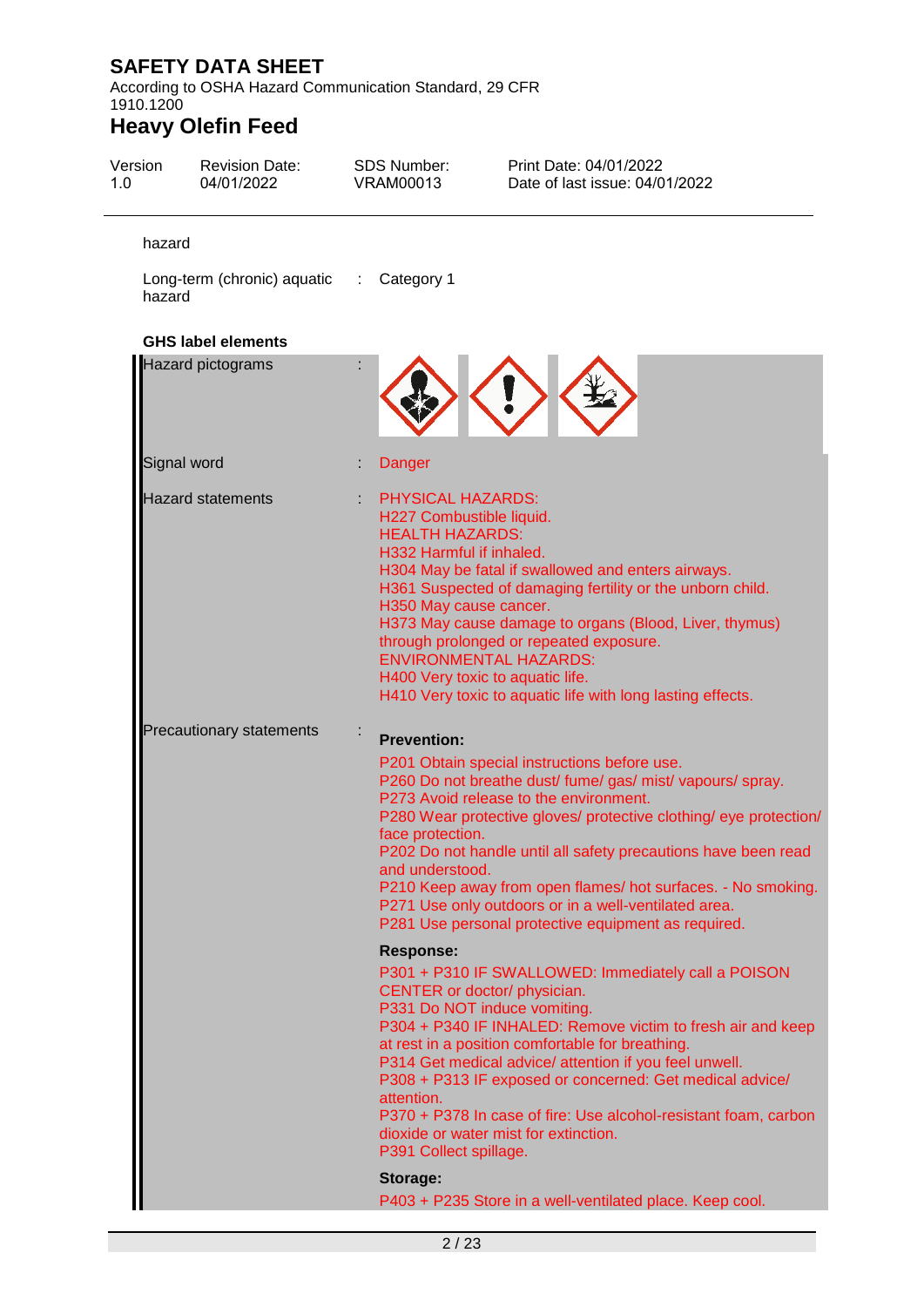According to OSHA Hazard Communication Standard, 29 CFR 1910.1200

## **Heavy Olefin Feed**

| Version | <b>Revision Date:</b> | SDS Number: | Print Date: 04/01/2022         |
|---------|-----------------------|-------------|--------------------------------|
| 1.0     | 04/01/2022            | VRAM00013   | Date of last issue: 04/01/2022 |
|         |                       |             |                                |

#### P405 Store locked up.

#### **Disposal:**

P501 Dispose of contents and container to appropriate waste site or reclaimer in accordance with local and national regulations.

#### **Other hazards which do not result in classification**

Hydrogen sulphide is highly toxic and may be fatal if inhaled.

Hydrogen sulphide (H2S), an extremely flammable and toxic gas, and other hazardous vapours may evolve and collect in the headspace of storage tanks, transport vessels and other enclosed containers.

May dull the sense of smell, so do not rely on odour as an indication of hazard.

May ignite on surfaces at temperatures above auto-ignition temperature.

This material is a static accumulator.

Even with proper grounding and bonding, this material can still accumulate an electrostatic charge.

If sufficient charge is allowed to accumulate, electrostatic discharge and ignition of flammable airvapour mixtures can occur.

Not classified as flammable but will burn.

Flammable vapours may be present even at temperatures below the flash point.

Therefore it should be treated as a potentially flammable liquid.

Contact with hot material can cause thermal burns which may result in permanent skin damage. Repeated exposure may cause skin dryness or cracking.

The classification of this material is based on OSHA HCS 2012 criteria.

Hydrogen sulphide (H2S), an extremely flammable and toxic gas, and other hazardous vapours may evolve and collect in the headspace of storage tanks, transport vessels and other enclosed containers.

#### **SECTION 3. COMPOSITION/INFORMATION ON INGREDIENTS**

Substance / Mixture : Substance

#### **Hazardous components**

| Chemical name         | Synonyms         | CAS-No.    | Concentration (% w/w) |
|-----------------------|------------------|------------|-----------------------|
| distillates (petrole- | Distillates (pe- | 70592-77-7 | $\leq$ 100            |
| um), light vacuum     | troleum), light  |            |                       |
|                       | vacuum           |            |                       |

Hydrogen sulphide may be present both in the liquid and the vapour. Composition is complex and varies with the source of the crude oil and the contributing process plants at that time. Contains hydrogen sulphide, CAS # 7783-06-4.

Residues and their blends with distillates can be used as heavy fuel oils and need to be heated for use.

### **SECTION 4. FIRST-AID MEASURES**

General advice : Vapourisation of H2S that has been trapped in clothing can be dangerous to rescuers. Maintain respiratory protection to avoid contamination from the victim to rescuer. Mechanical ventilation should be used to resuscitate if at all possible. Vapourisation of H2S that has been trapped in clothing can be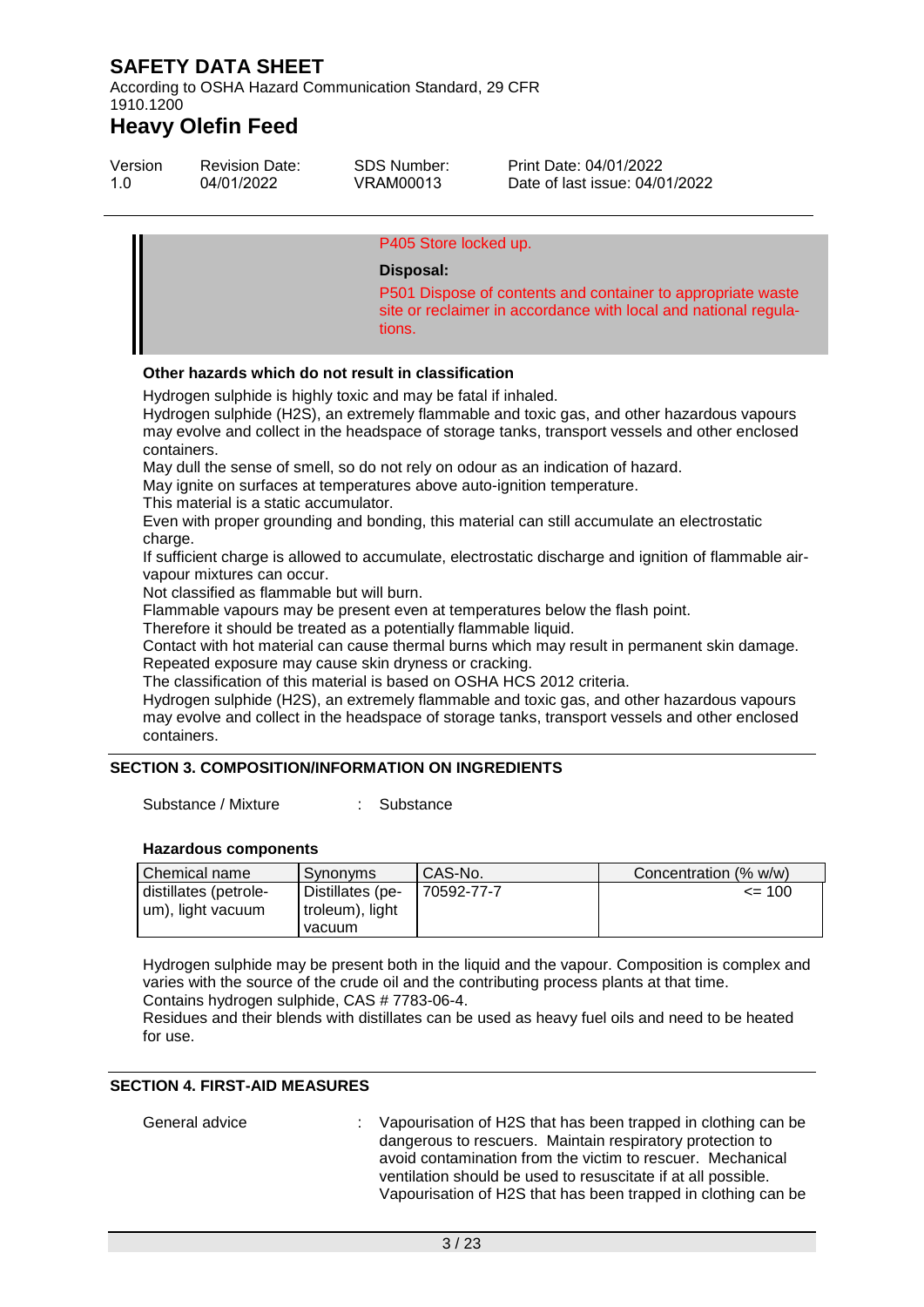According to OSHA Hazard Communication Standard, 29 CFR 1910.1200

| Version<br>1.0 | <b>Revision Date:</b><br>04/01/2022 | <b>SDS Number:</b><br><b>VRAM00013</b>         | Print Date: 04/01/2022<br>Date of last issue: 04/01/2022                                                                                                                                                                                                                                                                                                                                                                                                                                                                                                                                                                                                                                                                                               |
|----------------|-------------------------------------|------------------------------------------------|--------------------------------------------------------------------------------------------------------------------------------------------------------------------------------------------------------------------------------------------------------------------------------------------------------------------------------------------------------------------------------------------------------------------------------------------------------------------------------------------------------------------------------------------------------------------------------------------------------------------------------------------------------------------------------------------------------------------------------------------------------|
|                |                                     |                                                | dangerous to rescuers. Maintain respiratory protection to<br>avoid contamination from the victim to rescuer. Mechanical<br>ventilation should be used to resuscitate if at all possible.                                                                                                                                                                                                                                                                                                                                                                                                                                                                                                                                                               |
| If inhaled     |                                     | Remove to fresh air.<br>medical facility.      | Call emergency number for your location / facility.<br>Do not attempt to rescue the victim unless proper respiratory<br>protection is worn. If the victim has difficulty breathing or tight-<br>ness of the chest, is dizzy, vomiting, or unresponsive, give<br>100% oxygen with rescue breathing or Cardiopulmonary Re-<br>suscitation (CPR) as required and transport to the nearest<br>Casualties suffering ill effects as a result of exposure to hy-<br>drogen sulphide should be removed to fresh air.<br>If inhalation of mists, fumes or vapour causes irritation to the<br>nose or throat, remove to fresh air.<br>Respiratory irritation signs and symptoms may include a tem-<br>porary burning sensation of the nose and throat, coughing, |
|                | In case of skin contact             | and/or difficulty breathing.<br>Cold product - | Remove contaminated clothing. Flush exposed area with wa-<br>ter and follow by washing with soap if available.<br>If persistent irritation occurs, obtain medical attention.                                                                                                                                                                                                                                                                                                                                                                                                                                                                                                                                                                           |
|                |                                     | Hot product -<br>ble.<br>ment.                 | If contact with hot product, immediately cool the burn area by<br>flushing with large amounts of water for at least 15 minutes.<br>Do not attempt to remove anything from the burn area.<br>Do not apply burn creams or ointments.<br>Cover the burn area loosely with a sterile dressing, if availa-<br>Transport to the nearest medical facility for additional treat-<br>All burns should receive medical attention.                                                                                                                                                                                                                                                                                                                                |
|                | In case of eye contact              | Cold product -<br>rinsing.                     | Flush eye with copious quantities of water.<br>Remove contact lenses, if present and easy to do. Continue<br>If persistent irritation occurs, obtain medical attention.                                                                                                                                                                                                                                                                                                                                                                                                                                                                                                                                                                                |
|                |                                     | Hot product -<br>rinsing.<br>ble.<br>ment.     | If contact with hot product, immediately cool the burn area by<br>flushing with large amounts of water.<br>Do not attempt to remove anything from the burn area.<br>Do not apply burn creams or ointments.<br>Remove contact lenses, if present and easy to do. Continue<br>Cover the burn area loosely with a sterile dressing, if availa-<br>Transport to the nearest medical facility for additional treat-<br>All burns should receive medical attention.                                                                                                                                                                                                                                                                                          |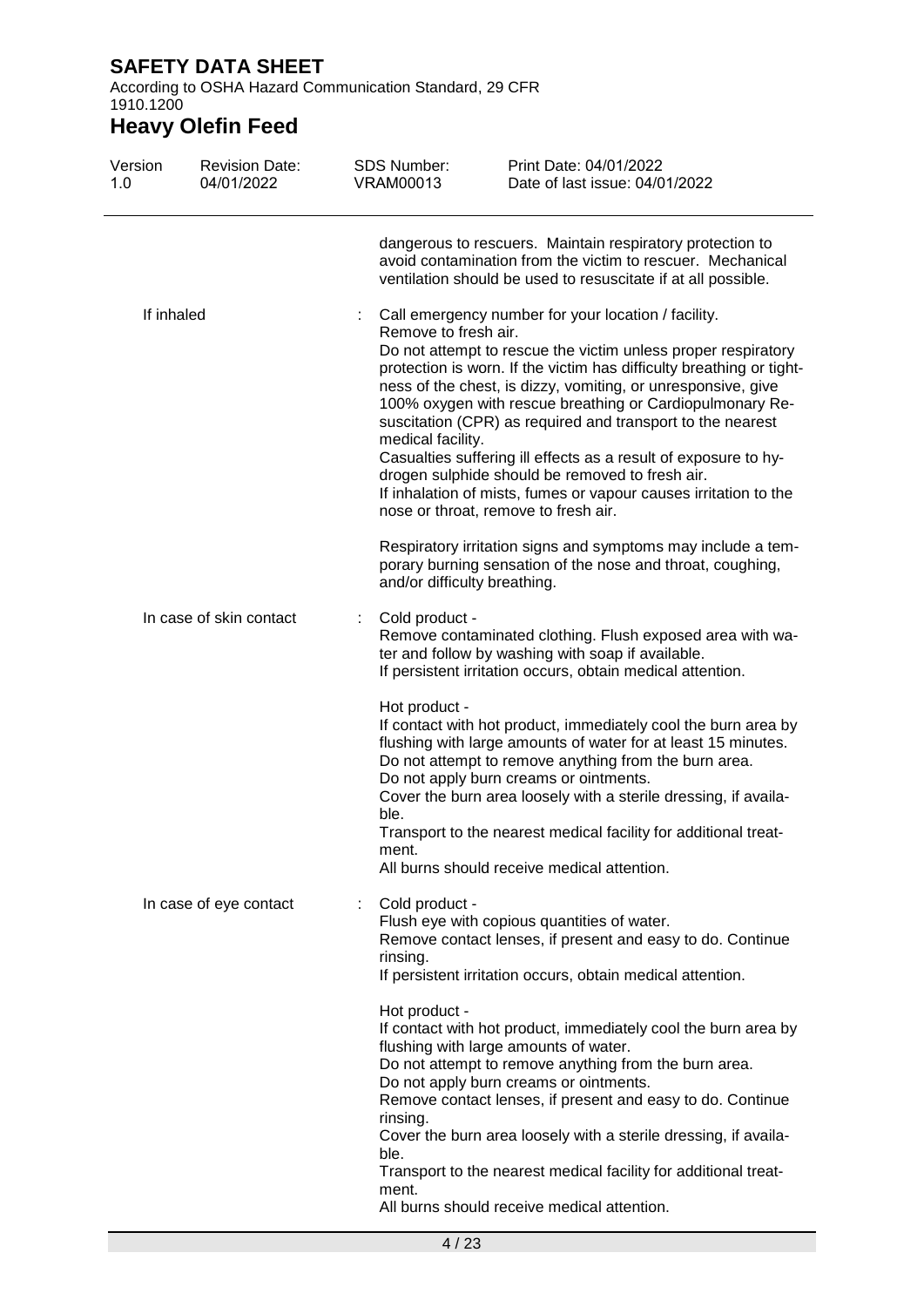According to OSHA Hazard Communication Standard, 29 CFR 1910.1200

| Version<br>1.0 | <b>Revision Date:</b><br>04/01/2022                                              | <b>SDS Number:</b><br><b>VRAM00013</b>                      | Print Date: 04/01/2022<br>Date of last issue: 04/01/2022                                                                                                                                                                                                                                                                                                                                                                                                                                                                                                                                                                                                                                                                                                                                                                                                                                                                                                                                                                                                                                                                                                                                                                                                                                                                                                                                                          |  |
|----------------|----------------------------------------------------------------------------------|-------------------------------------------------------------|-------------------------------------------------------------------------------------------------------------------------------------------------------------------------------------------------------------------------------------------------------------------------------------------------------------------------------------------------------------------------------------------------------------------------------------------------------------------------------------------------------------------------------------------------------------------------------------------------------------------------------------------------------------------------------------------------------------------------------------------------------------------------------------------------------------------------------------------------------------------------------------------------------------------------------------------------------------------------------------------------------------------------------------------------------------------------------------------------------------------------------------------------------------------------------------------------------------------------------------------------------------------------------------------------------------------------------------------------------------------------------------------------------------------|--|
|                |                                                                                  |                                                             | Eye irritation signs and symptoms may include a burning sen-<br>sation, redness, swelling, and/or blurred vision.                                                                                                                                                                                                                                                                                                                                                                                                                                                                                                                                                                                                                                                                                                                                                                                                                                                                                                                                                                                                                                                                                                                                                                                                                                                                                                 |  |
|                | If swallowed                                                                     |                                                             | Call emergency number for your location / facility.<br>If swallowed, do not induce vomiting: transport to nearest<br>medical facility for additional treatment. If vomiting occurs<br>spontaneously, keep head below hips to prevent aspiration.<br>If any of the following delayed signs and symptoms appear<br>within the next 6 hours, transport to the nearest medical facili-<br>ty: fever greater than 101° F (38.3°C), shortness of breath,                                                                                                                                                                                                                                                                                                                                                                                                                                                                                                                                                                                                                                                                                                                                                                                                                                                                                                                                                                |  |
| delayed        | Most important symptoms<br>and effects, both acute and                           | and/or difficulty breathing.<br>loss of vision.<br>abdomen. | chest congestion or continued coughing or wheezing.<br>Respiratory irritation signs and symptoms may include a tem-<br>porary burning sensation of the nose and throat, coughing,<br>Skin irritation signs and symptoms may include a burning sen-<br>sation, redness, or swelling.<br>Hot product - Contact with the skin can cause severe burns,<br>redness, swelling, blisters and/or tissue damage.<br>Defatting dermatitis signs and symptoms may include a burn-<br>ing sensation and/or a dried/cracked appearance.<br>Eye irritation signs and symptoms may include a burning sen-<br>sation, redness, swelling, and/or blurred vision.<br>Hot product - Contact with the eye can cause severe burns,<br>redness, swelling, blurred vision, and may result in permanent<br>If material enters lungs, signs and symptoms may include<br>coughing, choking, wheezing, difficulty in breathing, chest<br>congestion, shortness of breath, and/or fever.<br>If any of the following delayed signs and symptoms appear<br>within the next 6 hours, transport to the nearest medical facili-<br>ty: fever greater than 101° F (38.3°C), shortness of breath,<br>chest congestion or continued coughing or wheezing.<br>Liver damage may be indicated by loss of appetite, jaundice<br>(yellowish skin and eye colour), fatigue, bleeding or easy<br>bruising and sometimes pain and swelling in the upper right |  |
|                | Protection of first-aiders                                                       |                                                             | When administering first aid, ensure that you are wearing the<br>appropriate personal protective equipment according to the<br>incident, injury and surroundings.                                                                                                                                                                                                                                                                                                                                                                                                                                                                                                                                                                                                                                                                                                                                                                                                                                                                                                                                                                                                                                                                                                                                                                                                                                                 |  |
|                | Indication of any immediate<br>medical attention and special<br>treatment needed | Treat symptomatically.                                      | IMMEDIATE TREATMENT IS EXTREMELY IMPORTANT!<br>Call a doctor or poison control center for guidance.<br>Potential for chemical pneumonitis.<br>Hydrogen sulphide (H2S) - CNS asphyxiant. May cause rhini-<br>tis, bronchitis and occasionally pulmonary oedema after se-<br>vere exposure. CONSIDER: Oxygen therapy. Consult a Poi-<br>son Control Center for guidance.                                                                                                                                                                                                                                                                                                                                                                                                                                                                                                                                                                                                                                                                                                                                                                                                                                                                                                                                                                                                                                            |  |
|                |                                                                                  |                                                             | Hydrogen sulphide (H2S) - CNS asphyxiant. May cause rhini-<br>tis, bronchitis and occasionally pulmonary oedema after se-                                                                                                                                                                                                                                                                                                                                                                                                                                                                                                                                                                                                                                                                                                                                                                                                                                                                                                                                                                                                                                                                                                                                                                                                                                                                                         |  |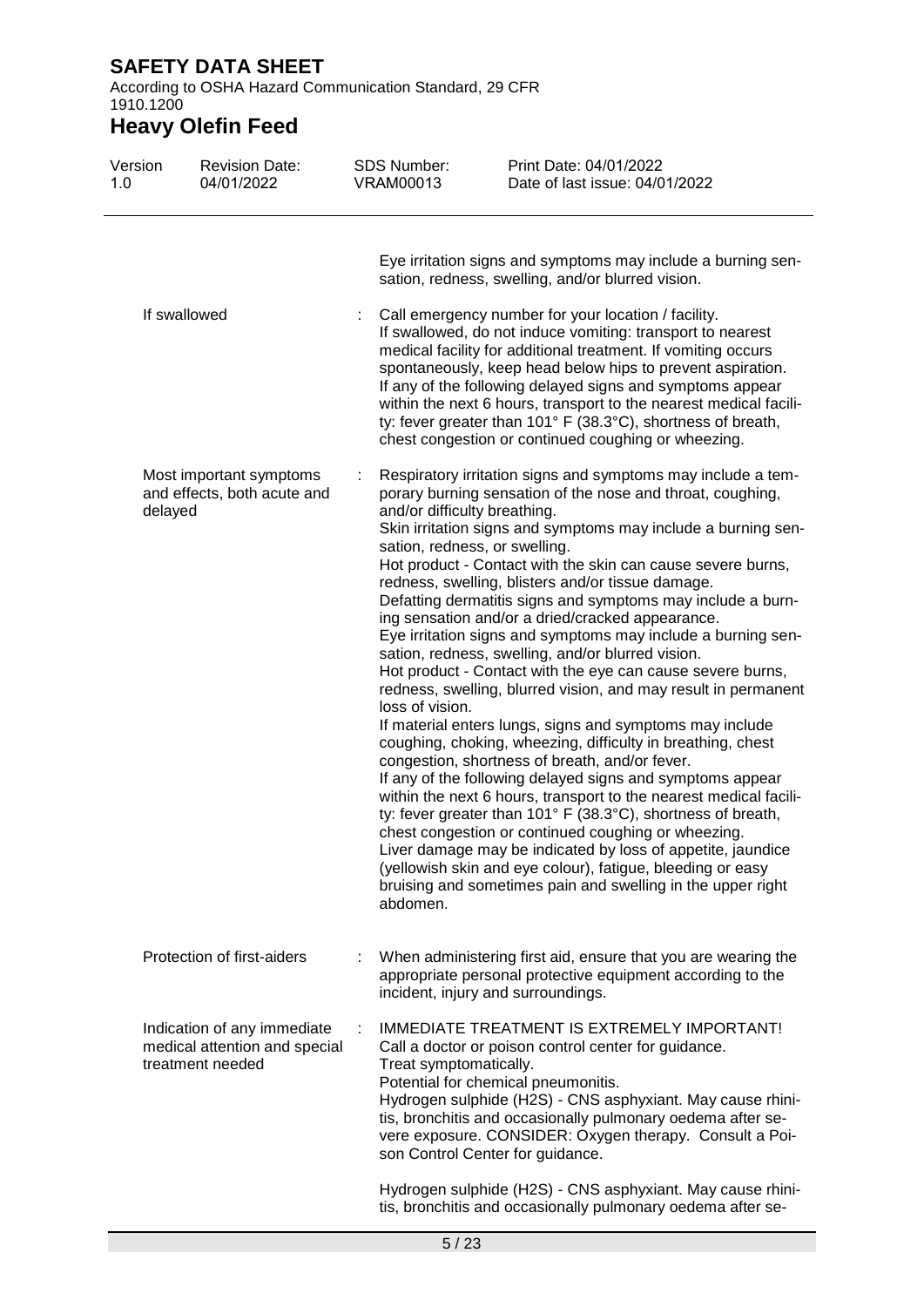According to OSHA Hazard Communication Standard, 29 CFR 1910.1200

## **Heavy Olefin Feed**

| Version | <b>Revision Date:</b> | SDS Number: | Print Date: 04/01/2022         |
|---------|-----------------------|-------------|--------------------------------|
| 1.0     | 04/01/2022            | VRAM00013   | Date of last issue: 04/01/2022 |

vere exposure. CONSIDER: Oxygen therapy. Consult a Poison Control Center for guidance.

#### **SECTION 5. FIRE-FIGHTING MEASURES** Suitable extinguishing media : Foam, water spray or fog. Dry chemical powder, carbon dioxide, sand or earth may be used for small fires only. Unsuitable extinguishing media : Do not use direct water jets on the burning product as they could cause a steam explosion and spread of the fire. Simultaneous use of foam and water on the same surface is to be avoided as water destroys the foam. Specific hazards during firefighting : Hazardous combustion products may include: A complex mixture of airborne solid and liquid particulates and gases (smoke). Oxides of nitrogen Oxides of sulphur. Unidentified organic and inorganic compounds. Flammable vapours may be present even at temperatures below the flash point. The vapour is heavier than air, spreads along the ground and distant ignition is possible. Sinks in fresh water, floats on sea water and may be reignited on surface water. Hydrogen sulphide (H2S) and toxic sulphur oxides may be given off when this material is heated. Do not depend on sense of smell for warning. Carbon monoxide may be evolved if incomplete combustion occurs. Specific extinguishing methods : Use water spray to cool unopened containers. Further information : Keep adjacent containers cool by spraying with water. If possible remove containers from the danger zone. If the fire cannot be extinguished the only course of action is to evacuate immediately. Contain residual material at affected sites to prevent material from entering drains (sewers), ditches, and waterways. Special protective equipment : for firefighters : Proper protective equipment including chemical resistant gloves are to be worn; chemical resistant suit is indicated if large contact with spilled product is expected. Self-Contained Breathing Apparatus must be worn when approaching a fire in a confined space. Select fire fighter's clothing approved to relevant Standards (e.g. Europe: EN469).

#### **SECTION 6. ACCIDENTAL RELEASE MEASURES**

| Personal precautions, protec- | May ignite on surfaces at temperatures above auto-ignition |
|-------------------------------|------------------------------------------------------------|
| tive equipment and emer-      | temperature.                                               |
| gency procedures              | Do not breathe fumes, vapour.                              |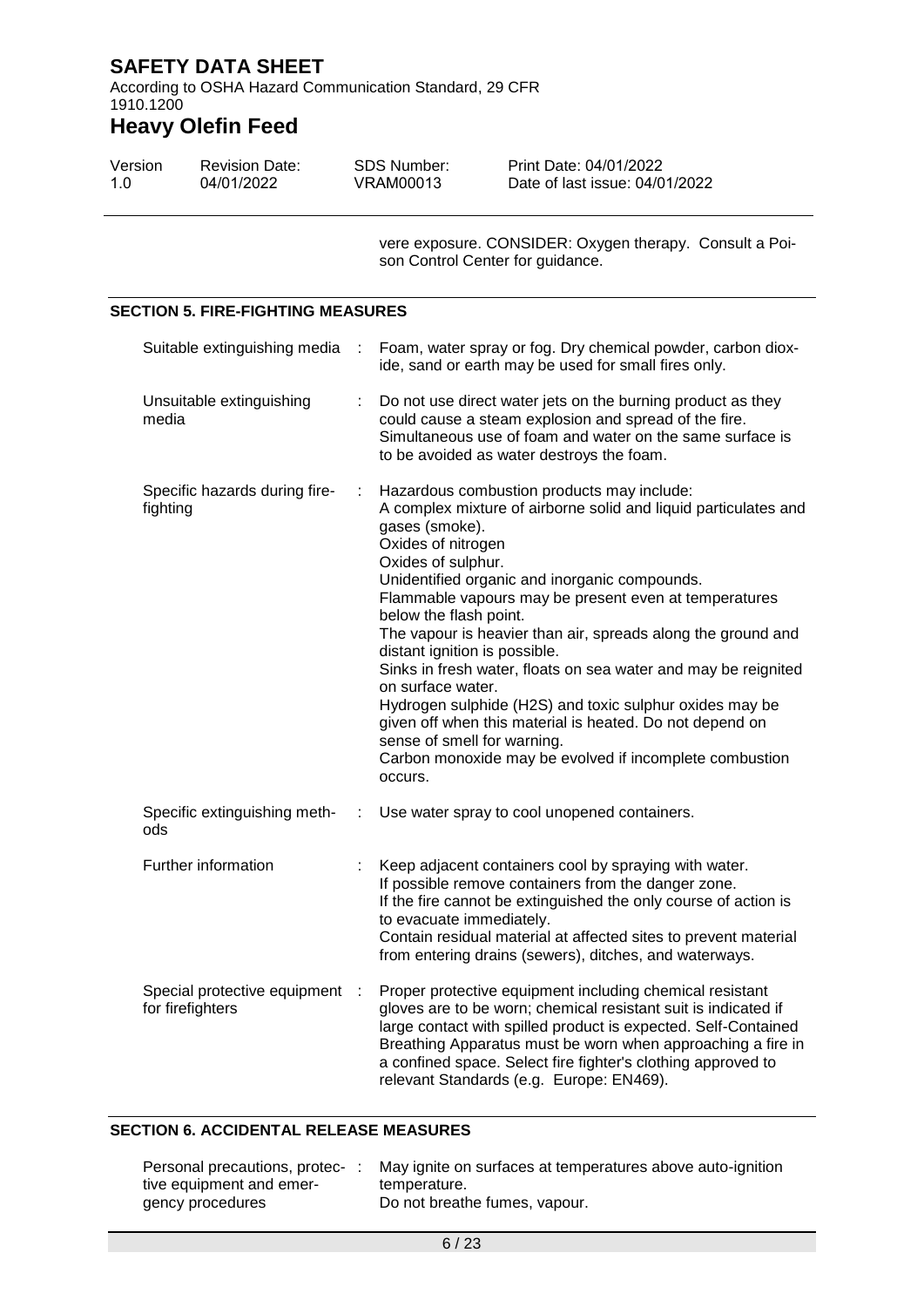According to OSHA Hazard Communication Standard, 29 CFR 1910.1200

| Version<br>1.0 | <b>Revision Date:</b><br>04/01/2022                      |   | <b>SDS Number:</b><br><b>VRAM00013</b>                                    | Print Date: 04/01/2022<br>Date of last issue: 04/01/2022                                                                                                                                                                                                                                                                                                                                                                                                                                                                                                                                                                                                                                                                                                                                                                                                                             |
|----------------|----------------------------------------------------------|---|---------------------------------------------------------------------------|--------------------------------------------------------------------------------------------------------------------------------------------------------------------------------------------------------------------------------------------------------------------------------------------------------------------------------------------------------------------------------------------------------------------------------------------------------------------------------------------------------------------------------------------------------------------------------------------------------------------------------------------------------------------------------------------------------------------------------------------------------------------------------------------------------------------------------------------------------------------------------------|
|                |                                                          |   |                                                                           | Do not operate electrical equipment.                                                                                                                                                                                                                                                                                                                                                                                                                                                                                                                                                                                                                                                                                                                                                                                                                                                 |
|                | Environmental precautions                                | ÷ |                                                                           | Take measures to minimise the effects on groundwater.<br>Contain residual material at affected sites to prevent material<br>from entering drains (sewers), ditches, and waterways.<br>Prevent from spreading or entering into drains, ditches or riv-<br>ers by using sand, earth, or other appropriate barriers.                                                                                                                                                                                                                                                                                                                                                                                                                                                                                                                                                                    |
|                | Methods and materials for<br>containment and cleaning up |   |                                                                           | Take precautionary measures against static discharges.<br>For small liquid spills (< 1 drum), transfer by mechanical<br>means to a labeled, sealable container for product recovery or<br>safe disposal. Allow residues to evaporate or soak up with an<br>appropriate absorbent material and dispose of safely. Remove<br>contaminated soil and dispose of safely.<br>For large liquid spills (> 1 drum), transfer by mechanical<br>means such as vacuum truck to a salvage tank for recovery or<br>safe disposal. Do not flush away residues with water. Retain<br>as contaminated waste. Allow residues to evaporate or soak<br>up with an appropriate absorbent material and dispose of<br>safely. Remove contaminated soil and dispose of safely<br>Prevent from spreading or entering into drains, ditches or riv-<br>ers by using sand, earth, or other appropriate barriers. |
|                |                                                          |   |                                                                           | Observe all relevant local and international regulations.<br>Remove contaminated clothing.<br>Evacuate the area of all non-essential personnel.<br>Avoid contact with skin, eyes and clothing.<br>Ventilate contaminated area thoroughly.                                                                                                                                                                                                                                                                                                                                                                                                                                                                                                                                                                                                                                            |
|                | Additional advice                                        |   | this Safety Data Sheet.<br>cannot be contained.<br>Annex 1 Regulation 26. | For guidance on selection of personal protective equipment<br>see Section 8 of this Safety Data Sheet.<br>Notify authorities if any exposure to the general public or the<br>environment occurs or is likely to occur.<br>For guidance on disposal of spilled material see Section 13 of<br>Local authorities should be advised if significant spillages<br>Maritime spillages should be dealt with using a Shipboard Oil<br>Pollution Emergency Plan (SOPEP), as required by MARPOL                                                                                                                                                                                                                                                                                                                                                                                                 |
|                |                                                          |   | 424-8802.<br>8802.                                                        | This material is covered by EPA's Comprehensive Environ-<br>mental Response, Compensation and Liability Act (CERCLA)<br>Petroleum Exclusion. Therefore, releases to the environment<br>may not be reportable under CERCLA.<br>U.S. regulations may require reporting releases of this materi-<br>al to the environment which exceed the reportable quantity<br>(refer to Section 15) to the National Response Center at (800)<br>Under Section 311 of the Clean Water Act (CWA) this material<br>is considered an oil. As such, spills into surface waters must<br>be reported to the National Response Center at (800) 424-                                                                                                                                                                                                                                                         |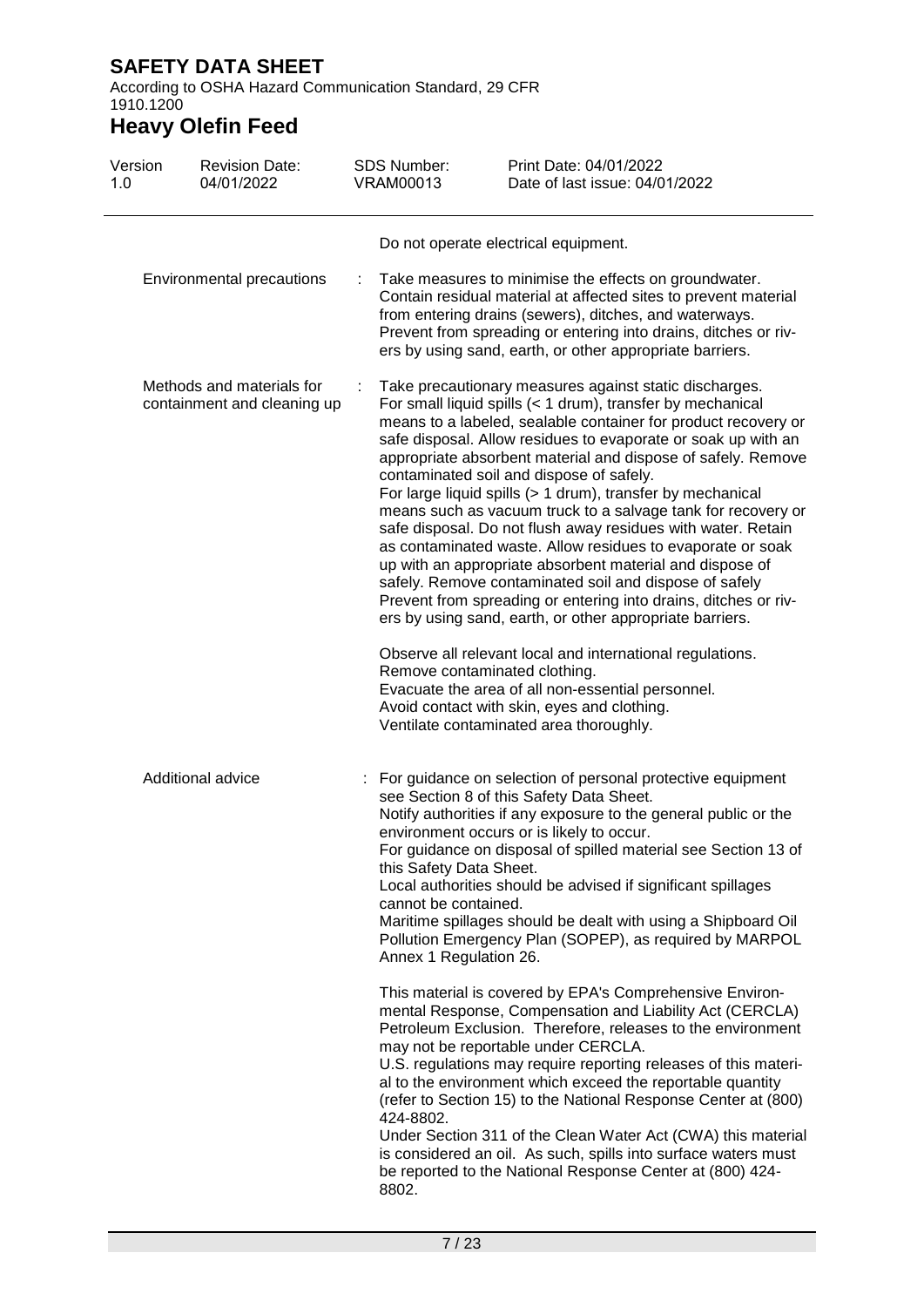According to OSHA Hazard Communication Standard, 29 CFR 1910.1200

# **Heavy Olefin Feed**

| Version | <b>Revision Date:</b> | SDS Number: | Print Date: 04/01/2022         |
|---------|-----------------------|-------------|--------------------------------|
| 1.0     | 04/01/2022            | VRAM00013   | Date of last issue: 04/01/2022 |

### **SECTION 7. HANDLING AND STORAGE**

| <b>Technical measures</b> | Avoid breathing of or direct contact with material. Only use in<br>well ventilated areas. Wash thoroughly after handling. For<br>guidance on selection of personal protective equipment see<br>Section 8 of this Safety Data Sheet.<br>Use the information in this data sheet as input to a risk as-<br>sessment of local circumstances to help determine appropri-<br>ate controls for safe handling, storage and disposal of this<br>material.<br>Prevent spillages.<br>Contaminated leather articles including shoes cannot be de-<br>contaminated and should be destroyed to prevent reuse.<br>Ensure that all local regulations regarding handling and stor-<br>age facilities are followed.                                                                                                                                                                                                                                                                                                                                                                                                                                                                                                                                                                                                                                                                                                                                                                                                                                                                                                                                                                                                                                                                                                                                                                                                                                                                                                                                            |  |
|---------------------------|----------------------------------------------------------------------------------------------------------------------------------------------------------------------------------------------------------------------------------------------------------------------------------------------------------------------------------------------------------------------------------------------------------------------------------------------------------------------------------------------------------------------------------------------------------------------------------------------------------------------------------------------------------------------------------------------------------------------------------------------------------------------------------------------------------------------------------------------------------------------------------------------------------------------------------------------------------------------------------------------------------------------------------------------------------------------------------------------------------------------------------------------------------------------------------------------------------------------------------------------------------------------------------------------------------------------------------------------------------------------------------------------------------------------------------------------------------------------------------------------------------------------------------------------------------------------------------------------------------------------------------------------------------------------------------------------------------------------------------------------------------------------------------------------------------------------------------------------------------------------------------------------------------------------------------------------------------------------------------------------------------------------------------------------|--|
| Advice on safe handling   | Ensure that all local regulations regarding handling and stor-<br>t.<br>age facilities are followed.<br>The inherent toxic and olfactory (sense of smell) fatiguing<br>properties of hydrogen sulphide require that air monitoring<br>alarms be used if concentrations are expected to reach harm-<br>ful levels such as in enclosed spaces, heated transport ves-<br>sels and spill or leak situations. If the air concentration ex-<br>ceeds 10 ppm, the area should be evacuated unless respira-<br>tory protection is in use.<br>Avoid prolonged or repeated contact with skin.<br>When using do not eat or drink.<br>Extinguish any naked flames. Do not smoke. Remove ignition<br>sources. Avoid sparks.<br>Earth all equipment.<br>Use local exhaust ventilation if there is risk of inhalation of<br>vapours, mists or aerosols.<br>Properly dispose of any contaminated rags or cleaning mate-<br>rials in order to prevent fires.<br>Even with proper grounding and bonding, this material can still<br>accumulate an electrostatic charge.<br>If sufficient charge is allowed to accumulate, electrostatic dis-<br>charge and ignition of flammable air-vapour mixtures can oc-<br>cur.<br>Be aware of handling operations that may give rise to addi-<br>tional hazards that result from the accumulation of static<br>charges.<br>These include but are not limited to pumping (especially turbu-<br>lent flow), mixing, filtering, splash filling, cleaning and filling of<br>tanks and containers, sampling, switch loading, gauging, vac-<br>uum truck operations, and mechanical movements.<br>These activities may lead to static discharge e.g. spark for-<br>mation.<br>Restrict line velocity during pumping in order to avoid genera-<br>tion of electrostatic discharge $(51 \text{ m/s}$ until fill pipe submerged<br>to twice its diameter, then $\leq$ 7 m/s). Avoid splash filling.<br>The inherent toxic and olfactory (sense of smell) fatiguing<br>properties of hydrogen sulphide require that air monitoring |  |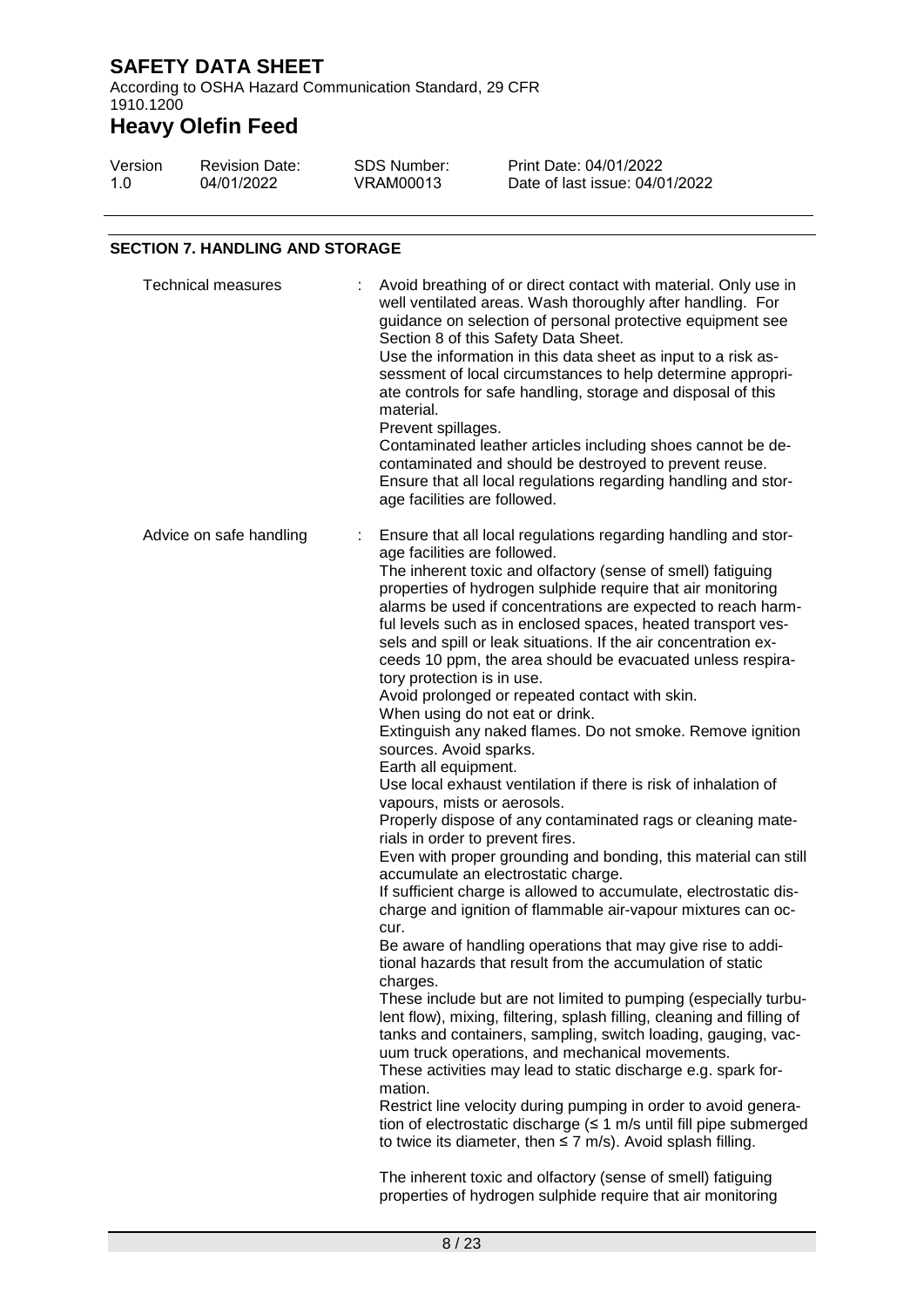According to OSHA Hazard Communication Standard, 29 CFR 1910.1200

| Version<br>1.0 | <b>Revision Date:</b><br>04/01/2022           | <b>SDS Number:</b><br><b>VRAM00013</b>                                                | Print Date: 04/01/2022<br>Date of last issue: 04/01/2022                                                                                                                                                                                                                                                                                                                                                                                                                                                                                                                                                                                                                                                                                                                                                                                                                                                                                                           |
|----------------|-----------------------------------------------|---------------------------------------------------------------------------------------|--------------------------------------------------------------------------------------------------------------------------------------------------------------------------------------------------------------------------------------------------------------------------------------------------------------------------------------------------------------------------------------------------------------------------------------------------------------------------------------------------------------------------------------------------------------------------------------------------------------------------------------------------------------------------------------------------------------------------------------------------------------------------------------------------------------------------------------------------------------------------------------------------------------------------------------------------------------------|
|                |                                               | tory protection is in use.                                                            | alarms be used if concentrations are expected to reach harm-<br>ful levels such as in enclosed spaces, heated transport ves-<br>sels and spill or leak situations. If the air concentration ex-<br>ceeds 10 ppm, the area should be evacuated unless respira-                                                                                                                                                                                                                                                                                                                                                                                                                                                                                                                                                                                                                                                                                                      |
|                | Avoidance of contact                          | Strong oxidising agents.<br>÷.                                                        |                                                                                                                                                                                                                                                                                                                                                                                                                                                                                                                                                                                                                                                                                                                                                                                                                                                                                                                                                                    |
|                | <b>Product Transfer</b>                       | Handling section.                                                                     | Avoid splash filling Wait 2 minutes after tank filling (for tanks<br>such as those on road tanker vehicles) before opening hatch-<br>es or manholes. Wait 30 minutes after tank filling (for large<br>storage tanks) before opening hatches or manholes. Keep<br>containers closed when not in use. Refer to guidance under                                                                                                                                                                                                                                                                                                                                                                                                                                                                                                                                                                                                                                        |
|                | Further information on stor-<br>age stability | Prevent ingress of water.<br>Tank storage:<br>mum 15 cm).<br>reduce the risk.<br>ble. | Drum and small container storage:<br>Drums should be stacked to a maximum of 3 high.<br>Use properly labeled and closable containers.<br>Tanks must be specifically designed for use with this product.<br>Bulk storage tanks should be diked (bunded).<br>Locate tanks away from heat and other sources of ignition.<br>Tanks should be fitted with heating coils.<br>Ensure heating coils are always covered with product (mini-<br>Electrostatic charges will be generated during pumping.<br>Electrostatic discharge may cause fire. Ensure electrical con-<br>tinuity by bonding and grounding (earthing) all equipment to<br>The vapours in the head space of the storage vessel may lie<br>in the flammable/explosive range and hence may be flamma-<br>Refer to section 15 for any additional specific legislation cov-<br>ering the packaging and storage of this product.                                                                                |
|                | Packaging material                            |                                                                                       | Suitable material: For containers, or container linings use mild<br>steel, stainless steel., Aluminium may also be used for appli-<br>cations where it does not present an unnecessary fire hazard.,<br>Examples of suitable materials are: high density polyethylene<br>(HDPE) and Viton (FKM), which have been specifically tested<br>for compatibility with this product., For container linings, use<br>amine-adduct cured epoxy paint., For seals and gaskets use:<br>graphite, PTFE, Viton A, Viton B.<br>Unsuitable material: Some synthetic materials may be unsuit-<br>able for containers or container linings depending on the ma-<br>terial specification and intended use. Examples of materials to<br>avoid are: natural rubber (NR), nitrile rubber (NBR), ethylene<br>propylene rubber (EPDM), polymethyl methacrylate (PMMA),<br>polystyrene, polyvinyl chloride (PVC), polyisobutylene., How-<br>ever, some may be suitable for glove materials. |
|                | <b>Container Advice</b>                       |                                                                                       | Containers, even those that have been emptied, can contain<br>explosive vapours. Do not cut, drill, grind, weld or perform<br>similar operations on or near containers.                                                                                                                                                                                                                                                                                                                                                                                                                                                                                                                                                                                                                                                                                                                                                                                            |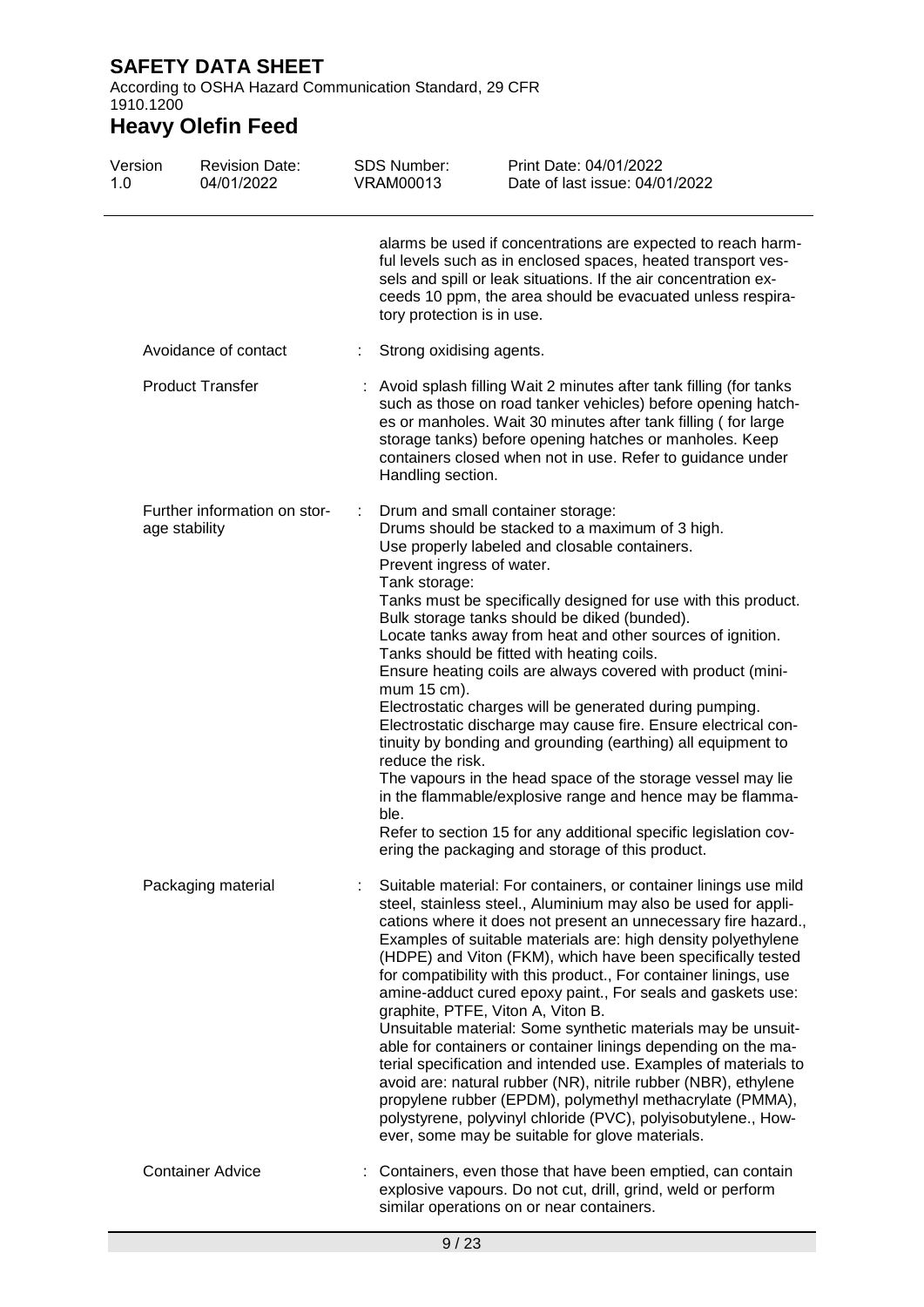According to OSHA Hazard Communication Standard, 29 CFR 1910.1200

## **Heavy Olefin Feed**

| Version<br>1.0  | <b>Revision Date:</b><br>04/01/2022 | <b>SDS Number:</b><br>VRAM00013            | Print Date: 04/01/2022<br>Date of last issue: 04/01/2022                                                                                                                                                                                                                                                                                                                                                                                     |
|-----------------|-------------------------------------|--------------------------------------------|----------------------------------------------------------------------------------------------------------------------------------------------------------------------------------------------------------------------------------------------------------------------------------------------------------------------------------------------------------------------------------------------------------------------------------------------|
| Specific use(s) |                                     | $:$ Not applicable                         |                                                                                                                                                                                                                                                                                                                                                                                                                                              |
|                 |                                     | on Static Electricity).<br>stance/mixture. | See additional references that provide safe handling practices<br>for liquids that are determined to be static accumulators:<br>American Petroleum Institute 2003 (Protection Against Igni-<br>tions Arising out of Static, Lightning and Stray Currents) or<br>National Fire Protection Agency 77 (Recommended Practices<br>IEC/TS 60079-32-1: Electrostatic hazards, guidance<br>Consult the technical guidelines for the use of this sub- |

### **SECTION 8. EXPOSURE CONTROLS AND PERSONAL PROTECTION**

#### **Components with workplace control parameters**

Contains no substances with occupational exposure limit values.

#### **Biological occupational exposure limits**

No biological limit allocated.

#### **Monitoring Methods**

Monitoring of the concentration of substances in the breathing zone of workers or in the general workplace may be required to confirm compliance with an OEL and adequacy of exposure controls. For some substances biological monitoring may also be appropriate.

Validated exposure measurement methods should be applied by a competent person and samples analysed by an accredited laboratory.

Examples of sources of recommended exposure measurement methods are given below or contact the supplier. Further national methods may be available.

National Institute of Occupational Safety and Health (NIOSH), USA: Manual of Analytical Methods http://www.cdc.gov/niosh/

Occupational Safety and Health Administration (OSHA), USA: Sampling and Analytical Methods http://www.osha.gov/

Health and Safety Executive (HSE), UK: Methods for the Determination of Hazardous Substances http://www.hse.gov.uk/

Institut für Arbeitsschutz Deutschen Gesetzlichen Unfallversicherung (IFA) , Germany http://www.dguv.de/inhalt/index.jsp

L'Institut National de Recherche et de Securité, (INRS), France http://www.inrs.fr/accueil

| <b>Engineering measures</b> | : The level of protection and types of controls necessary will<br>vary depending upon potential exposure conditions. Select<br>controls based on a risk assessment of local circumstances.<br>Appropriate measures include:<br>Use sealed systems as far as possible.  |
|-----------------------------|------------------------------------------------------------------------------------------------------------------------------------------------------------------------------------------------------------------------------------------------------------------------|
|                             | Firewater monitors and deluge systems are recommended.<br>Adequate explosion-proof ventilation to control airborne con-<br>centrations below the exposure guidelines/limits.<br>Local exhaust ventilation is recommended.<br>Eye washes and showers for emergency use. |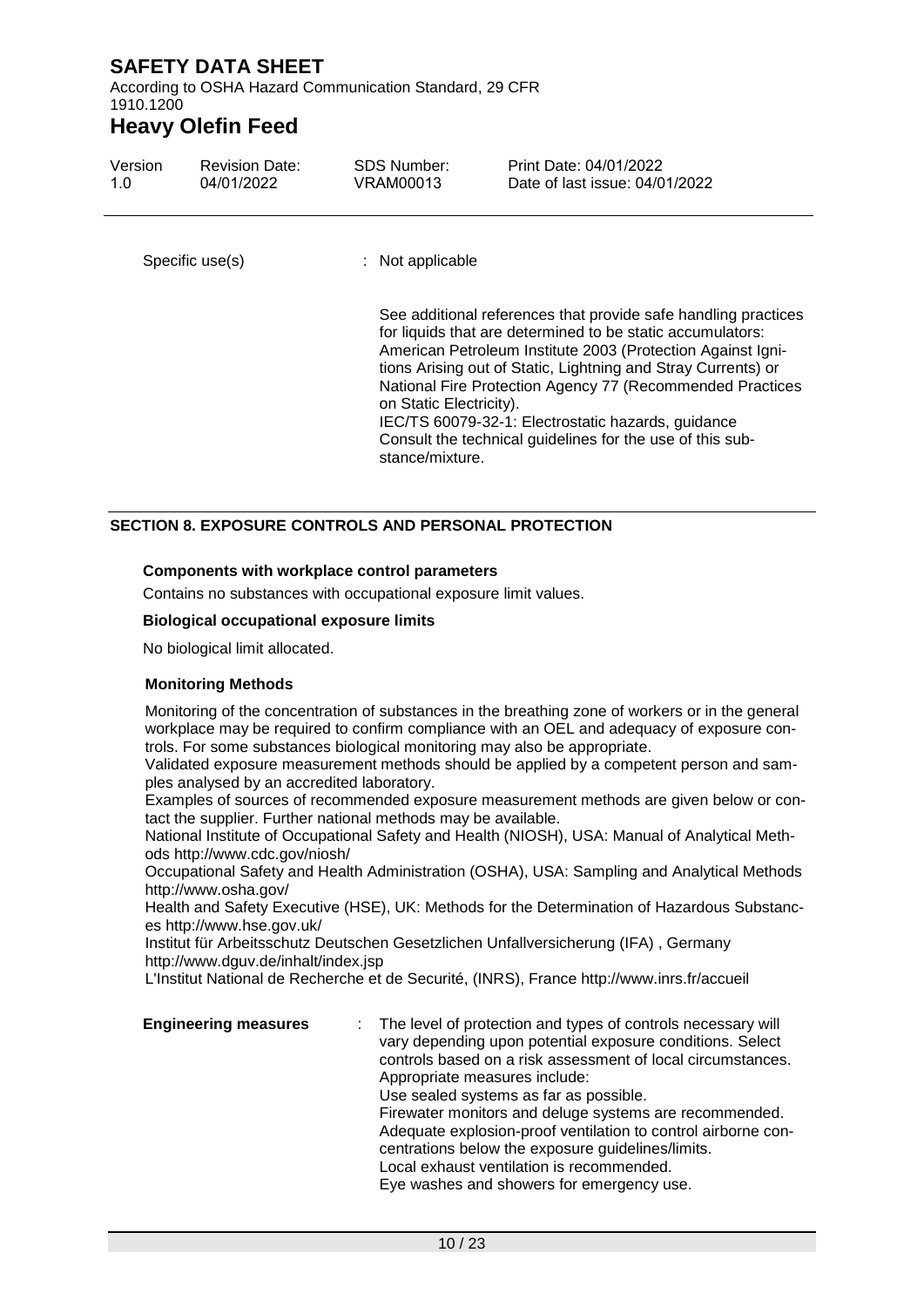According to OSHA Hazard Communication Standard, 29 CFR 1910.1200

| Version<br>1.0 | <b>Revision Date:</b><br>04/01/2022 | <b>SDS Number:</b><br><b>VRAM00013</b>  | Print Date: 04/01/2022<br>Date of last issue: 04/01/2022                                                                                                                                                                                                                                                                                                                                                                                                                                                                                                                                                                                                                                                                                                                                                                                                                                                                                                                                                                                           |
|----------------|-------------------------------------|-----------------------------------------|----------------------------------------------------------------------------------------------------------------------------------------------------------------------------------------------------------------------------------------------------------------------------------------------------------------------------------------------------------------------------------------------------------------------------------------------------------------------------------------------------------------------------------------------------------------------------------------------------------------------------------------------------------------------------------------------------------------------------------------------------------------------------------------------------------------------------------------------------------------------------------------------------------------------------------------------------------------------------------------------------------------------------------------------------|
|                |                                     | <b>General Information:</b>             |                                                                                                                                                                                                                                                                                                                                                                                                                                                                                                                                                                                                                                                                                                                                                                                                                                                                                                                                                                                                                                                    |
|                |                                     | lance.<br>assistance.                   | Consider technical advances and process upgrades (includ-<br>ing automation) for the elimination of releases. Minimise ex-<br>posure using measures such as closed systems, dedicated<br>facilities and suitable general/local exhaust ventilation. Drain<br>down systems and clear transfer lines prior to breaking con-<br>tainment. Clean/flush equipment, where possible, prior to<br>maintenance. Where there is potential for exposure: restrict<br>access to authorised persons; provide specific activity train-<br>ing to operators to minimise exposures; wear suitable gloves<br>and coveralls to prevent skin contamination; wear respiratory<br>protection when there is potential for inhalation; clear up<br>spills immediately and dispose of wastes safely. Ensure safe<br>systems of work or equivalent arrangements are in place to<br>manage risks. Regularly inspect, test and maintain all control<br>measures. Consider the need for risk based health surveil-<br>Do not ingest. If swallowed, then seek immediate medical |
|                | Personal protective equipment       |                                         |                                                                                                                                                                                                                                                                                                                                                                                                                                                                                                                                                                                                                                                                                                                                                                                                                                                                                                                                                                                                                                                    |
|                | Respiratory protection              | ratus.                                  | If engineering controls do not maintain airborne concentra-<br>tions to a level which is adequate to protect worker health,<br>select respiratory protection equipment suitable for the spe-<br>cific conditions of use and meeting relevant legislation.<br>Check with respiratory protective equipment suppliers.<br>Where air-filtering respirators are unsuitable (e.g. airborne<br>concentrations are high, risk of oxygen deficiency, confined<br>space) use appropriate positive pressure breathing appa-                                                                                                                                                                                                                                                                                                                                                                                                                                                                                                                                   |
|                |                                     |                                         | Where air-filtering respirators are suitable, select an appro-<br>priate combination of mask and filter.                                                                                                                                                                                                                                                                                                                                                                                                                                                                                                                                                                                                                                                                                                                                                                                                                                                                                                                                           |
|                |                                     | boiling point $>65^{\circ}$ C (149°F)]. | Select a filter suitable for organic gases and vapours [Type A                                                                                                                                                                                                                                                                                                                                                                                                                                                                                                                                                                                                                                                                                                                                                                                                                                                                                                                                                                                     |
|                |                                     |                                         | In areas where hydrogen sulphide vapours may accumulate,<br>a positive-pressure air-supplied respirator is advised.                                                                                                                                                                                                                                                                                                                                                                                                                                                                                                                                                                                                                                                                                                                                                                                                                                                                                                                                |
|                | Hand protection                     |                                         |                                                                                                                                                                                                                                                                                                                                                                                                                                                                                                                                                                                                                                                                                                                                                                                                                                                                                                                                                                                                                                                    |
|                | <b>Remarks</b>                      | gloves.                                 | Where hand contact with the product may occur the use of<br>gloves approved to relevant standards (e.g. Europe: EN374,<br>US: F739) made from the following materials may provide<br>suitable chemical protection. When prolonged or frequent<br>repeated contact occurs, Nitrile gloves may be suitable.<br>(Breakthrough time of > 240 minutes.) For incidental con-<br>tact/splash protection Neoprene, PVC gloves may be suita-<br>ble. When handling heated product wear heat resistant<br>For continuous contact we recommend gloves with break-<br>through time of more than 240 minutes with preference for ><br>480 minutes where suitable gloves can be identified. For                                                                                                                                                                                                                                                                                                                                                                  |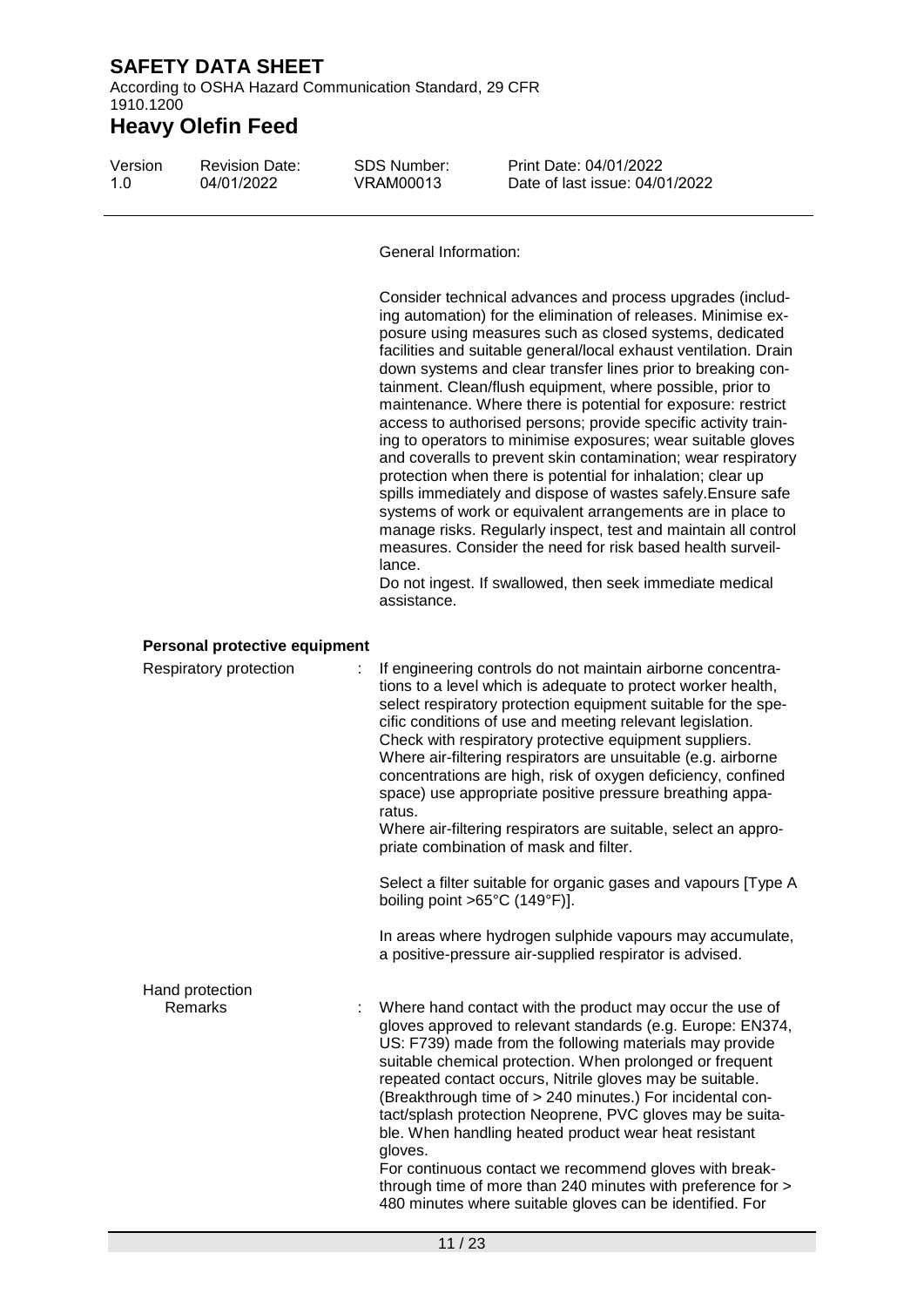According to OSHA Hazard Communication Standard, 29 CFR 1910.1200

# **Heavy Olefin Feed**

| Version<br>1.0 |                        | <b>Revision Date:</b><br>04/01/2022    |   | <b>SDS Number:</b><br><b>VRAM00013</b>          | Print Date: 04/01/2022<br>Date of last issue: 04/01/2022                                                                                                                                                                                                                                                                                                                                                                                                                                                                                                                                                                                                                                                                                                                                                                                                                                                                                          |
|----------------|------------------------|----------------------------------------|---|-------------------------------------------------|---------------------------------------------------------------------------------------------------------------------------------------------------------------------------------------------------------------------------------------------------------------------------------------------------------------------------------------------------------------------------------------------------------------------------------------------------------------------------------------------------------------------------------------------------------------------------------------------------------------------------------------------------------------------------------------------------------------------------------------------------------------------------------------------------------------------------------------------------------------------------------------------------------------------------------------------------|
|                |                        |                                        |   |                                                 | short-term/splash protection we recommend the same but<br>recognize that suitable gloves offering this level of protection<br>may not be available and in this case a lower breakthrough<br>time maybe acceptable so long as appropriate maintenance<br>and replacement regimes are followed. Glove thickness is not<br>a good predictor of glove resistance to a chemical as it is<br>dependent on the exact composition of the glove material.<br>Suitability and durability of a glove is dependent on usage,<br>e.g. frequency and duration of contact, chemical resistance of<br>glove material, dexterity. Always seek advice from glove sup-<br>pliers. Contaminated gloves should be replaced. Personal<br>hygiene is a key element of effective hand care. Gloves must<br>only be worn on clean hands. After using gloves, hands<br>should be washed and dried thoroughly. Application of a non-<br>perfumed moisturizer is recommended. |
|                | Eye protection         |                                        | ÷ |                                                 | If material is handled such that it could be splashed into eyes,<br>protective eyewear is recommended.<br>Wear safety glasses and face shield (preferably with a chin<br>guard) if splashes are likely to occur.                                                                                                                                                                                                                                                                                                                                                                                                                                                                                                                                                                                                                                                                                                                                  |
|                |                        | Skin and body protection               |   |                                                 | Wear chemical and heat resistant gloves and boots. Where<br>risk of splashing, also wear an apron.                                                                                                                                                                                                                                                                                                                                                                                                                                                                                                                                                                                                                                                                                                                                                                                                                                                |
|                |                        | Protective measures                    |   |                                                 | Personal protective equipment (PPE) should meet recom-<br>mended national standards. Check with PPE suppliers.                                                                                                                                                                                                                                                                                                                                                                                                                                                                                                                                                                                                                                                                                                                                                                                                                                    |
|                | <b>Thermal hazards</b> |                                        |   |                                                 | When handling heated product, wear heat resistant gloves,<br>safety hat with chin strap, face shield (preferably with a chin<br>guard), safety glasses, heat resistant coveralls (with cuffs over<br>gloves and legs over boots), neck protection and heavy duty<br>boots, e.g. leather for heat resistance.                                                                                                                                                                                                                                                                                                                                                                                                                                                                                                                                                                                                                                      |
|                |                        | Hygiene measures                       |   | Practice good housekeeping.                     | Always observe good personal hygiene measures, such as<br>washing hands after handling the material and before eating,<br>drinking, and/or smoking. Routinely wash work clothing and<br>protective equipment to remove contaminants. Discard con-<br>taminated clothing and footwear that cannot be cleaned.                                                                                                                                                                                                                                                                                                                                                                                                                                                                                                                                                                                                                                      |
|                |                        | <b>Environmental exposure controls</b> |   |                                                 |                                                                                                                                                                                                                                                                                                                                                                                                                                                                                                                                                                                                                                                                                                                                                                                                                                                                                                                                                   |
|                | General advice         |                                        |   | vapour.<br>ronmental legislation.<br>section 6. | : Local guidelines on emission limits for volatile substances<br>must be observed for the discharge of exhaust air containing<br>Minimise release to the environment. An environmental as-<br>sessment must be made to ensure compliance with local envi-<br>Information on accidental release measures are to be found in                                                                                                                                                                                                                                                                                                                                                                                                                                                                                                                                                                                                                        |

### **SECTION 9. PHYSICAL AND CHEMICAL PROPERTIES**

Appearance : liquid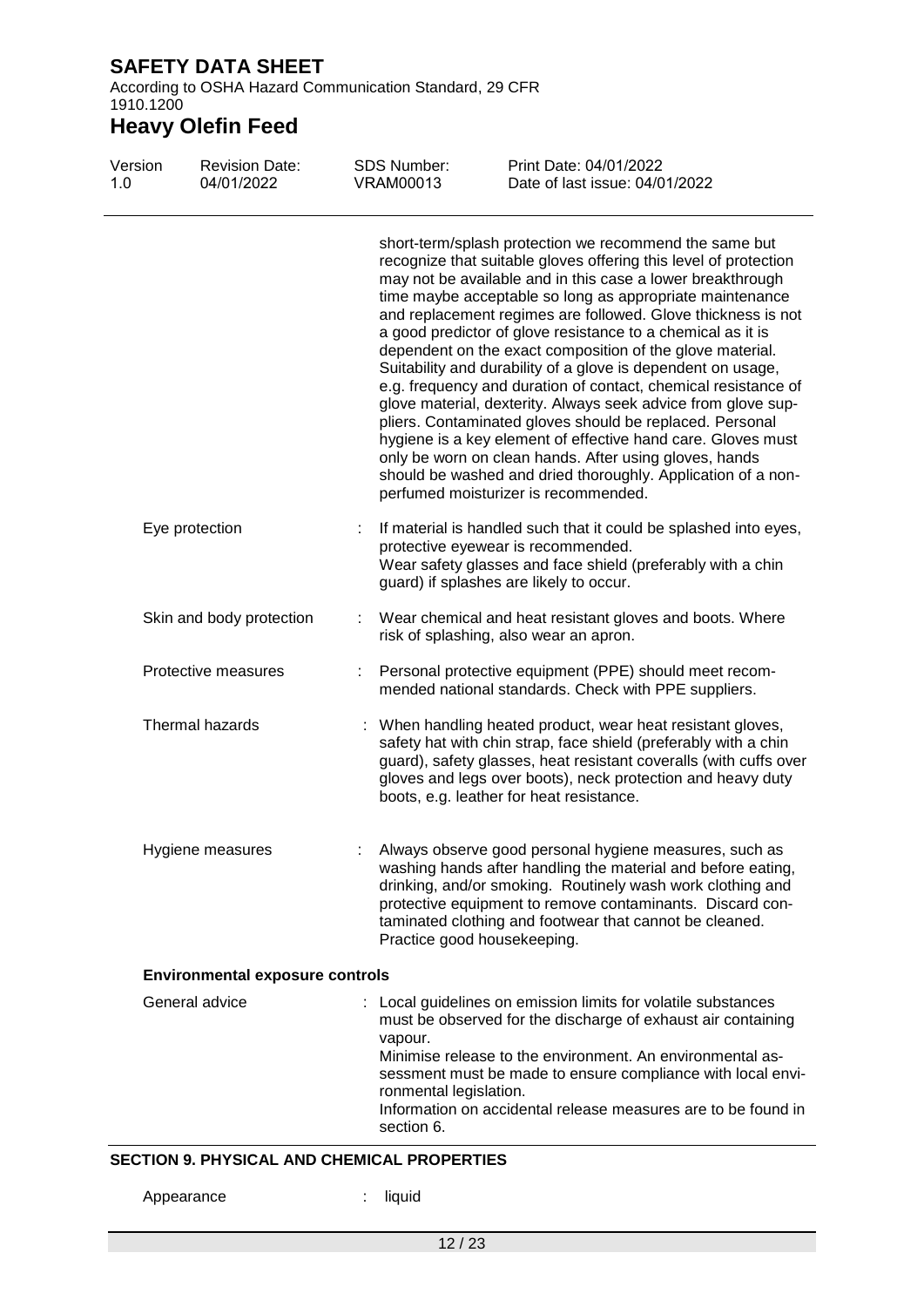According to OSHA Hazard Communication Standard, 29 CFR 1910.1200

| Version<br>1.0 | <b>Revision Date:</b><br>04/01/2022                   |            | SDS Number:<br><b>VRAM00013</b>                                          | Print Date: 04/01/2022<br>Date of last issue: 04/01/2022 |
|----------------|-------------------------------------------------------|------------|--------------------------------------------------------------------------|----------------------------------------------------------|
|                | Colour                                                | ÷          | Brown to black                                                           |                                                          |
|                | Odour                                                 |            | hydrocarbon-like                                                         |                                                          |
|                | Odour Threshold                                       |            | Data not available                                                       |                                                          |
|                | pH                                                    | ÷          | Not applicable                                                           |                                                          |
|                | Melting point/freezing point                          | ÷          | Data not available                                                       |                                                          |
|                | Boiling point/boiling range<br>Flash point            |            | $>= 150 °C / 302 °F$<br>Data not available<br>60 - 200 °C / 140 - 392 °F |                                                          |
|                | Evaporation rate                                      |            | Data not available                                                       |                                                          |
|                | Flammability (solid, gas)                             | ÷.         | Not applicable                                                           |                                                          |
|                | Upper explosion limit / upper<br>flammability limit   | $\sim 100$ | no data available                                                        |                                                          |
|                |                                                       |            | Typical $5\%$ (V)                                                        |                                                          |
|                | Lower explosion limit / Lower :<br>flammability limit |            | Typical $0.5\%$ (V)                                                      |                                                          |
|                | Vapour pressure                                       |            | : $\leq$ 0.4 kPa (38 °C / 100 °F)                                        |                                                          |
|                | Relative vapour density                               | ÷          | Data not available                                                       |                                                          |
|                | Relative density                                      |            | < 1                                                                      |                                                          |
|                | Density                                               |            | 800 - 910 kg/m3 (15 °C / 59 °F)                                          |                                                          |
|                | Solubility(ies)<br>Water solubility                   |            | 0.05 g/l negligible                                                      |                                                          |
|                | Solubility in other solvents                          | ÷          | Data not available                                                       |                                                          |
|                | Partition coefficient: n-<br>octanol/water            | t.         | Data not available                                                       |                                                          |
|                | Auto-ignition temperature                             | ÷          | > 250 °C / 482 °F                                                        |                                                          |
|                | Decomposition temperature                             | ÷          | no data available                                                        |                                                          |
|                | Viscosity<br>Viscosity, dynamic                       |            | Data not available                                                       |                                                          |
|                | Viscosity, kinematic                                  | ÷          | 2.5 - 11 mm2/s (40 °C / 104 °F)                                          |                                                          |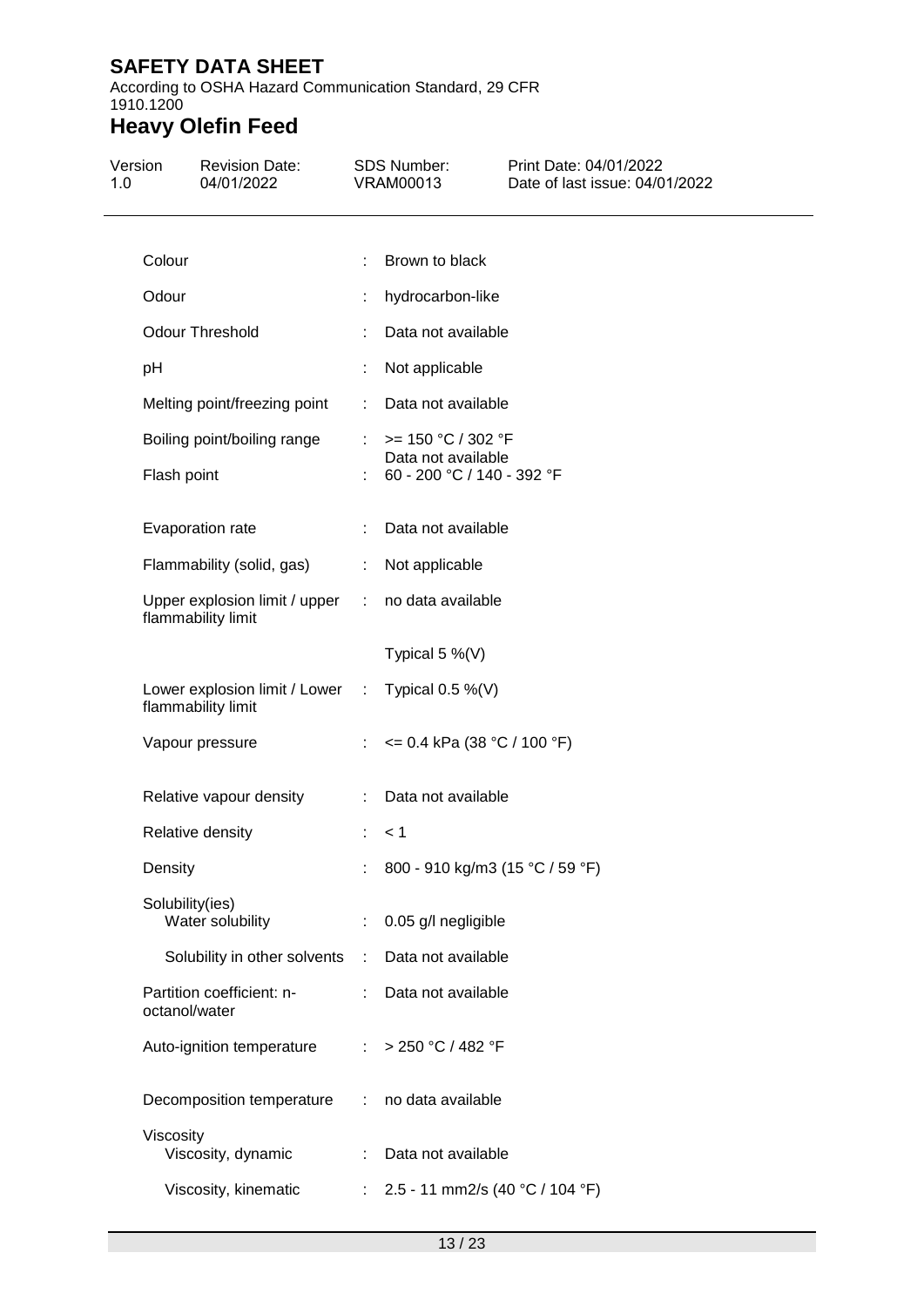According to OSHA Hazard Communication Standard, 29 CFR 1910.1200

# **Heavy Olefin Feed**

| Version<br>1.0 | <b>Revision Date:</b><br>04/01/2022          |     | SDS Number:<br><b>VRAM00013</b> | Print Date: 04/01/2022<br>Date of last issue: 04/01/2022                                                                                                                                                                                                                                                                                                                                                                                                                                                                                  |
|----------------|----------------------------------------------|-----|---------------------------------|-------------------------------------------------------------------------------------------------------------------------------------------------------------------------------------------------------------------------------------------------------------------------------------------------------------------------------------------------------------------------------------------------------------------------------------------------------------------------------------------------------------------------------------------|
|                | Explosive properties<br>Oxidizing properties |     | Not applicable                  | : Classification Code: Not classified.                                                                                                                                                                                                                                                                                                                                                                                                                                                                                                    |
|                | Surface tension                              |     | Data not available              |                                                                                                                                                                                                                                                                                                                                                                                                                                                                                                                                           |
| Conductivity   |                                              | uid |                                 | Low conductivity: $<$ 100 pS/m, The conductivity of this material<br>makes it a static accumulator., A liquid is typically considered<br>nonconductive if its conductivity is below 100 pS/m and is<br>considered semi-conductive if its conductivity is below 10,000<br>pS/m., Whether a liquid is nonconductive or semiconductive,<br>the precautions are the same., A number of factors, for exam-<br>ple liquid temperature, presence of contaminants, and anti-<br>static additives can greatly influence the conductivity of a liq- |
|                | Molecular weight                             |     | Data not available              |                                                                                                                                                                                                                                                                                                                                                                                                                                                                                                                                           |

### **SECTION 10. STABILITY AND REACTIVITY**

|   | : Stable under recommended storage conditions.                                                                                                                                                                                                                                                                                                                                                                       |
|---|----------------------------------------------------------------------------------------------------------------------------------------------------------------------------------------------------------------------------------------------------------------------------------------------------------------------------------------------------------------------------------------------------------------------|
|   | Stable under normal conditions of use.                                                                                                                                                                                                                                                                                                                                                                               |
| ÷ | No hazardous reaction is expected when handled and stored<br>according to provisions                                                                                                                                                                                                                                                                                                                                 |
|   | Avoid heat, sparks, open flames and other ignition sources.                                                                                                                                                                                                                                                                                                                                                          |
|   | In certain circumstances product can ignite due to static elec-<br>tricity.                                                                                                                                                                                                                                                                                                                                          |
|   | Strong oxidising agents.                                                                                                                                                                                                                                                                                                                                                                                             |
|   | Hazardous decomposition products are not expected to form<br>during normal storage.<br>Thermal decomposition is highly dependent on conditions. A<br>complex mixture of airborne solids, liquids and gases includ-<br>ing carbon monoxide, carbon dioxide, sulphur oxides and<br>unidentified organic compounds will be evolved when this<br>material undergoes combustion or thermal or oxidative degra-<br>dation. |
|   |                                                                                                                                                                                                                                                                                                                                                                                                                      |

Hydrogen sulphide.

### **SECTION 11. TOXICOLOGICAL INFORMATION**

| Basis for assessment | : Information given is based on product data, a knowledge of<br>the components and the toxicology of similar products. Unless<br>indicated otherwise, the data presented is representative of |
|----------------------|-----------------------------------------------------------------------------------------------------------------------------------------------------------------------------------------------|
|                      | the product as a whole, rather than for individual compo-<br>$nent(s)$ .                                                                                                                      |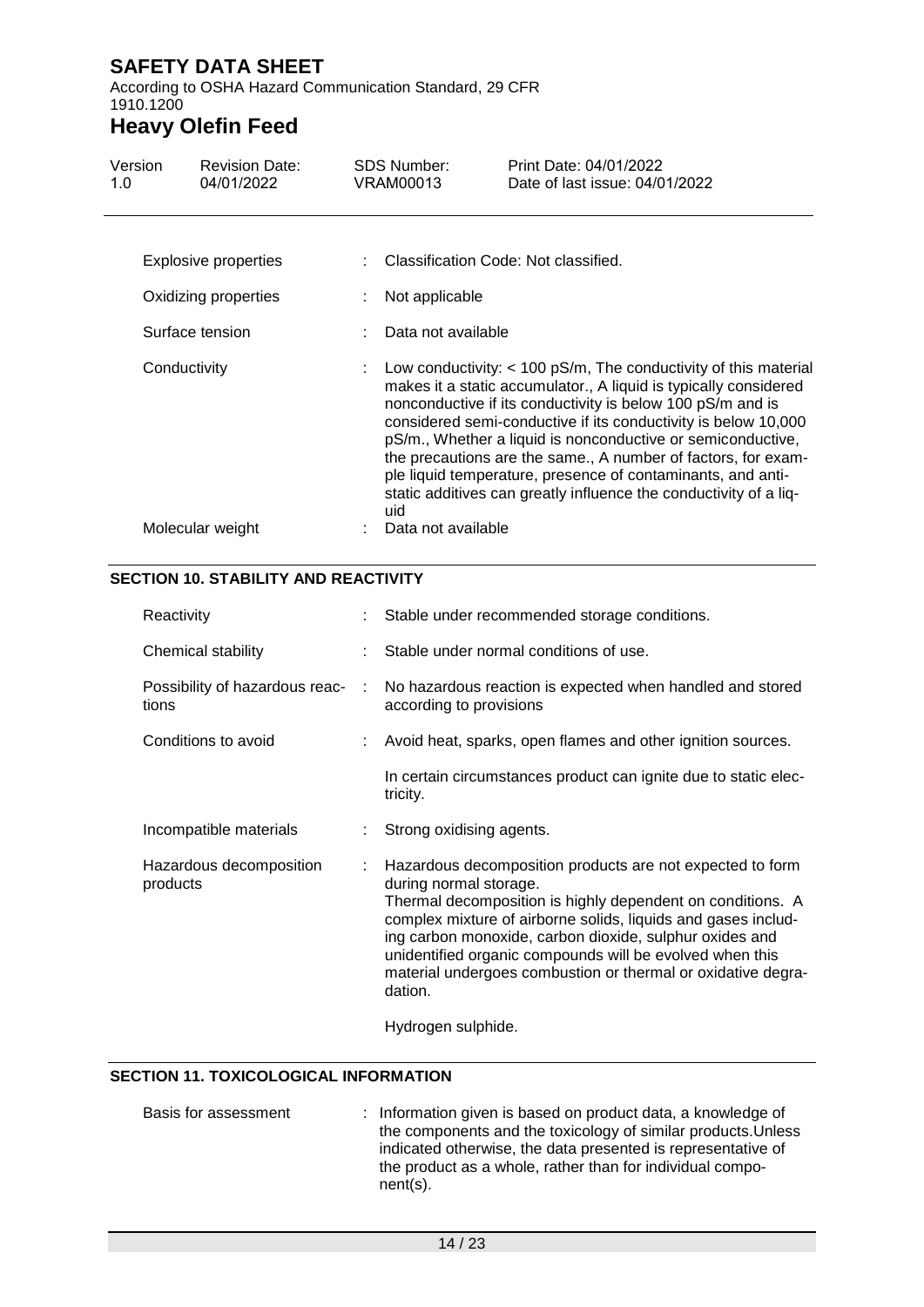According to OSHA Hazard Communication Standard, 29 CFR 1910.1200

## **Heavy Olefin Feed**

| Version | <b>Revision Date:</b> | SDS Number: | Print Date: 04/01/2022         |
|---------|-----------------------|-------------|--------------------------------|
| 1.0     | 04/01/2022            | VRAM00013   | Date of last issue: 04/01/2022 |

#### **Information on likely routes of exposure**

Skin and eye contact are the primary routes of exposure although exposure may occur through inhalation or following accidental ingestion.

#### **Acute toxicity**

### **Product:**

| Acute oral toxicity       | : LD 50 (Rat): $> 2000 - \le 5000$ mg/kg<br>Remarks: May be harmful if swallowed.           |
|---------------------------|---------------------------------------------------------------------------------------------|
| Acute inhalation toxicity | : LC 50 (Rat): $> 1.0 - \le 5.0$ mg/l<br>Exposure time: 4 h<br>Remarks: Harmful if inhaled. |
| Acute dermal toxicity     | : LD 50 (Rabbit): $> 2,000$ mg/kg<br>Remarks: Low toxicity:                                 |

#### **Skin corrosion/irritation**

#### **Product:**

Remarks: Irritating to skin., Contact with hot material can cause thermal burns which may result in permanent skin damage.

#### **Serious eye damage/eye irritation**

#### **Product:**

Remarks: Irritating to eyes. (Hydrogen Sulfide), Hot product may cause severe eye burns and/or blindness.

Remarks: Irritating to eyes. (Hydrogen Sulfide)

#### **Respiratory or skin sensitisation**

#### **Product:**

Remarks: Not a sensitiser. Based on available data, the classification criteria are not met.

#### **Germ cell mutagenicity**

#### **Product:**

|                                         | : Remarks: Positive in in-vitro, but negative in in-vivo mutagen-<br>icity assays.   |
|-----------------------------------------|--------------------------------------------------------------------------------------|
| Germ cell mutagenicity- As-<br>sessment | : This product does not meet the criteria for classification in<br>categories 1A/1B. |

#### **Carcinogenicity**

### **Product:**

Remarks: Causes cancer in laboratory animals.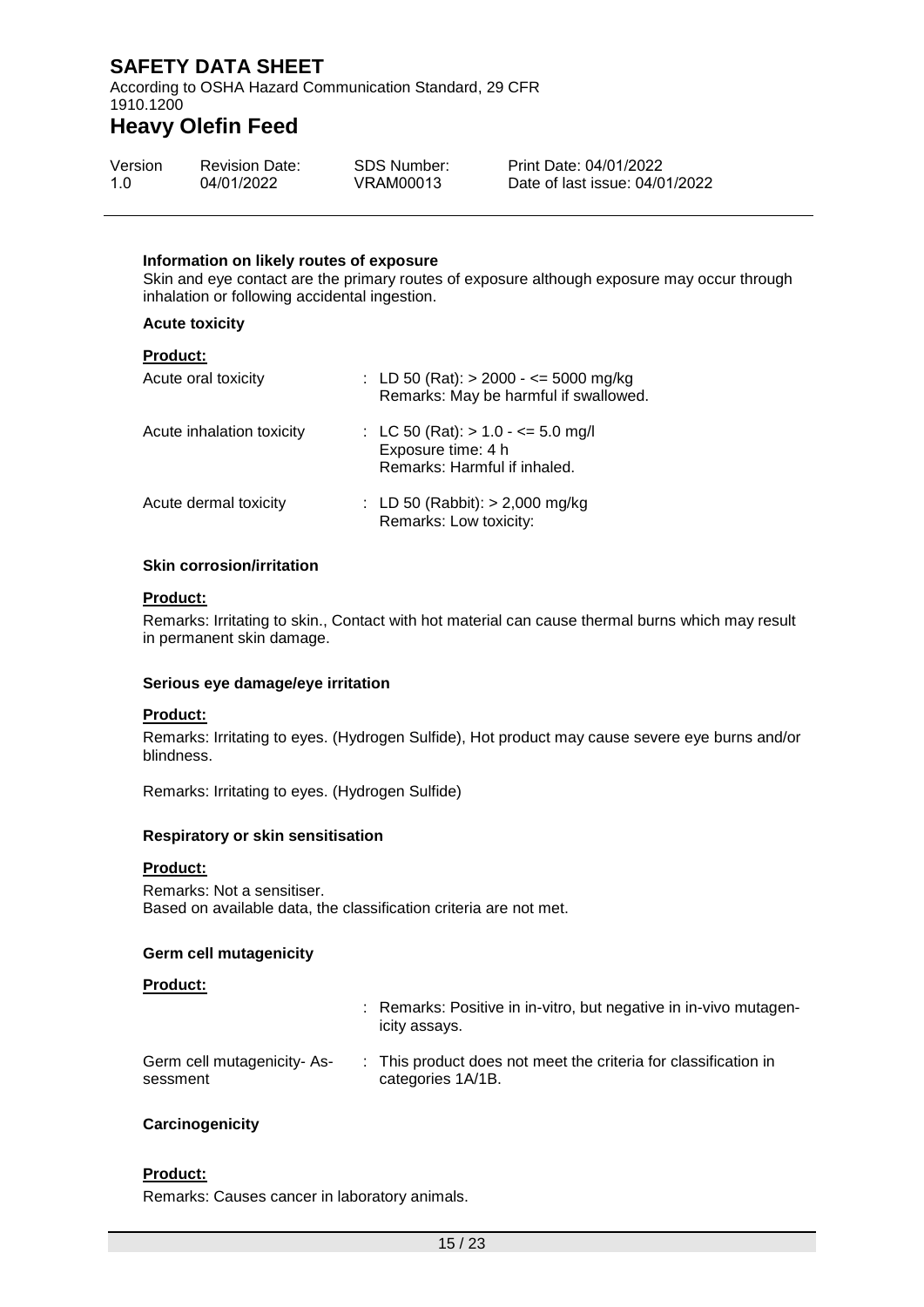According to OSHA Hazard Communication Standard, 29 CFR 1910.1200

## **Heavy Olefin Feed**

| Version<br>1.0 | <b>Revision Date:</b><br>04/01/2022     | <b>SDS Number:</b><br><b>VRAM00013</b> | Print Date: 04/01/2022<br>Date of last issue: 04/01/2022                                                                           |  |  |
|----------------|-----------------------------------------|----------------------------------------|------------------------------------------------------------------------------------------------------------------------------------|--|--|
| ment           | Carcinogenicity - Assess-               | $:$ Category 1B                        |                                                                                                                                    |  |  |
| <b>IARC</b>    |                                         | human carcinogen by IARC.              | No component of this product present at levels greater than or<br>equal to 0.1% is identified as probable, possible or confirmed   |  |  |
| <b>OSHA</b>    |                                         |                                        | No component of this product present at levels greater than or<br>equal to 0.1% is on OSHA's list of regulated carcinogens.        |  |  |
| <b>NTP</b>     |                                         | by NTP.                                | No component of this product present at levels greater than or<br>equal to 0.1% is identified as a known or anticipated carcinogen |  |  |
|                | <b>Reproductive toxicity</b>            |                                        |                                                                                                                                    |  |  |
|                | Product:                                |                                        |                                                                                                                                    |  |  |
|                |                                         | toxic.                                 | Remarks: Causes foetotoxicity at doses which are maternally                                                                        |  |  |
|                | Reproductive toxicity - As-<br>sessment | categories 1A/1B.                      | This product does not meet the criteria for classification in                                                                      |  |  |

#### **STOT - single exposure**

#### **Product:**

Remarks: Contains hydrogen sulphide., Inhalation of vapours or mists cause irritation to the respiratory system. (Hydrogen Sulfide)

Remarks: Inhalation of vapours or mists may cause irritation to the respiratory system., Contains hydrogen sulphide.

#### **STOT - repeated exposure**

#### **Product:**

Target Organs: Blood, thymus, Liver Remarks: May cause damage to organs or organ systems through prolonged or repeated exposure.

#### **Aspiration toxicity**

### **Product:**

Aspiration into the lungs when swallowed or vomited may cause chemical pneumonitis which can be fatal.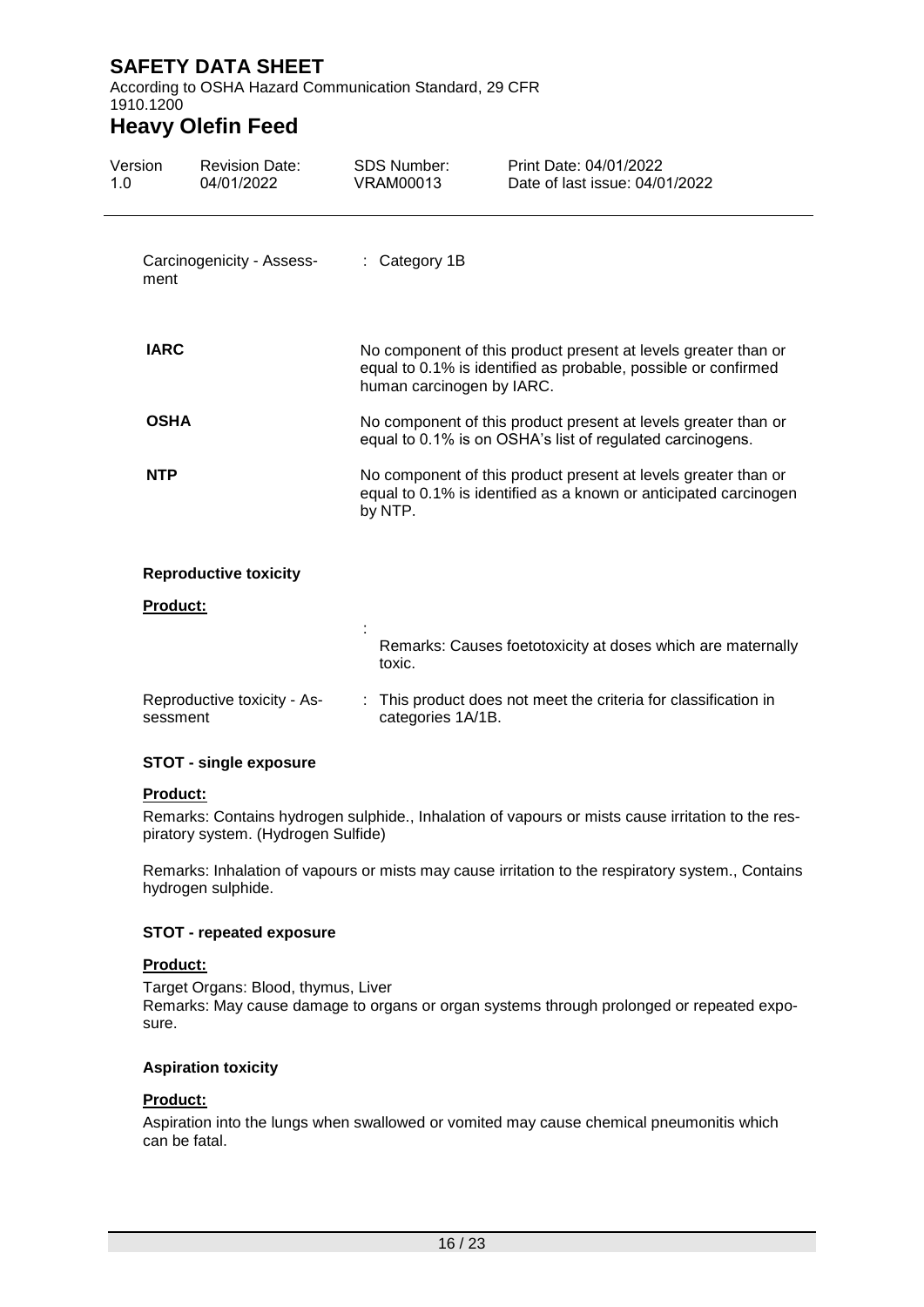According to OSHA Hazard Communication Standard, 29 CFR 1910.1200

## **Heavy Olefin Feed**

| Version | <b>Revision Date:</b> | SDS Number: |
|---------|-----------------------|-------------|
| 1.0     | 04/01/2022            | VRAM00013   |

Print Date: 04/01/2022 Date of last issue: 04/01/2022

#### **Further information**

#### **Product:**

Remarks: H2S has a broad range of effects dependent on the airborne concentration and length of exposure: 0.02 ppm odour threshold, smell of rotten eggs; 10 ppm eye and respiratory tract irritation; 100 ppm coughing, headache, dizziness, nausea, eye irritation, loss of sense of smell in minutes; 200 ppm potential for pulmonary oedema after >20-30 minutes; 500 ppm loss of consciousness after short exposures, potential for respiratory arrest; >1000ppm immediate loss of consciousness, may lead rapidly to death, prompt cardiopulmonary resuscitation may be required. Do not depend on sense of smell for warning. H2S causes rapid olfactory fatigue (deadens sense of smell). There is no evidence that H2S will accumulate in the body tissue after repeated exposure., Classifications by other authorities under varying regulatory frameworks may exist.

Remarks: H2S has a broad range of effects dependent on the airborne concentration and length of exposure: 0.02 ppm odour threshold, smell of rotten eggs; 10 ppm eye and respiratory tract irritation; 100 ppm coughing, headache, dizziness, nausea, eye irritation, loss of sense of smell in minutes; 200 ppm potential for pulmonary oedema after >20-30 minutes; 500 ppm loss of consciousness after short exposures, potential for respiratory arrest; >1000ppm immediate loss of consciousness, may lead rapidly to death, prompt cardiopulmonary resuscitation may be required. Do not depend on sense of smell for warning. H2S causes rapid olfactory fatigue (deadens sense of smell). There is no evidence that H2S will accumulate in the body tissue after repeated exposure.

#### **SECTION 12. ECOLOGICAL INFORMATION**

| Basis for assessment                                                         | : Fuels are typically made from blending several refinery<br>streams. Ecotoxicological studies have been carried out on a<br>variety of hydrocarbon blends and streams but not those con-<br>taining additives.<br>Information given is based on a knowledge of the components<br>and the ecotoxicology of similar products. Unless indicated<br>otherwise, the data presented is representative of the product<br>as a whole, rather than for individual component(s). |  |
|------------------------------------------------------------------------------|-------------------------------------------------------------------------------------------------------------------------------------------------------------------------------------------------------------------------------------------------------------------------------------------------------------------------------------------------------------------------------------------------------------------------------------------------------------------------|--|
| <b>Ecotoxicity</b>                                                           |                                                                                                                                                                                                                                                                                                                                                                                                                                                                         |  |
| <b>Product:</b><br>Toxicity to fish (Acute toxici-<br>ty)                    | Remarks: Harmful<br>$LL/EL/IL50 > 10 \le 100$ mg/l                                                                                                                                                                                                                                                                                                                                                                                                                      |  |
| Toxicity to daphnia and other :<br>aquatic invertebrates (Acute<br>toxicity) | Remarks: Toxic<br>LL/EL/IL50 $> 1 \le$ 10 mg/l                                                                                                                                                                                                                                                                                                                                                                                                                          |  |
| Toxicity to algae (Acute tox-<br>icity)                                      | Remarks: Very toxic.<br>$LL/EL/IL50 < 1$ mg/l                                                                                                                                                                                                                                                                                                                                                                                                                           |  |
| icity)                                                                       | Toxicity to fish (Chronic tox- : Remarks: NOEC/NOEL > 0.01 - <= 0.1 mg/l                                                                                                                                                                                                                                                                                                                                                                                                |  |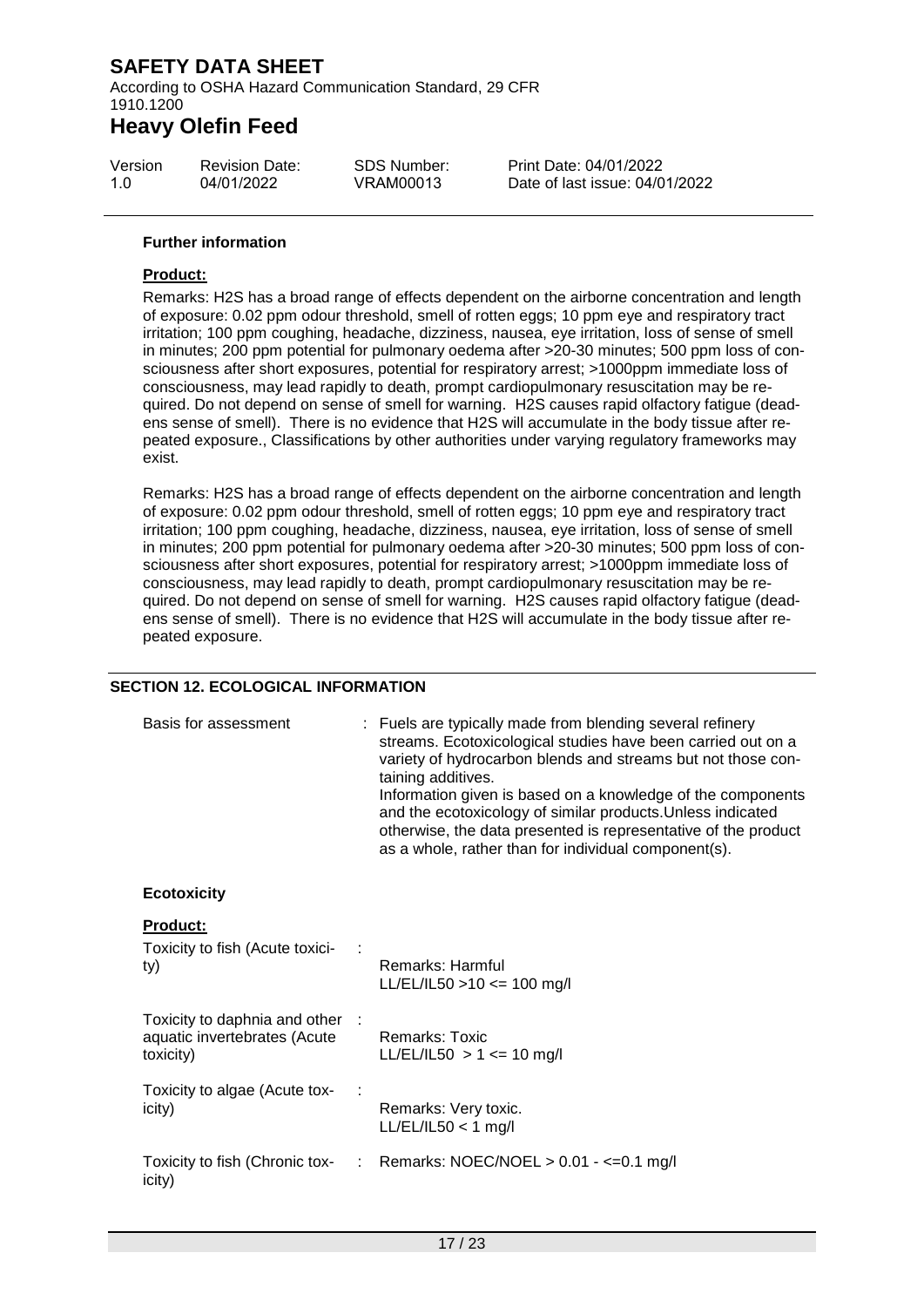According to OSHA Hazard Communication Standard, 29 CFR 1910.1200

# **Heavy Olefin Feed**

| Version<br>1.0 |                  | <b>Revision Date:</b><br>04/01/2022                              |    | <b>SDS Number:</b><br><b>VRAM00013</b>                   | Print Date: 04/01/2022<br>Date of last issue: 04/01/2022                                                                                                                                                                                     |
|----------------|------------------|------------------------------------------------------------------|----|----------------------------------------------------------|----------------------------------------------------------------------------------------------------------------------------------------------------------------------------------------------------------------------------------------------|
|                | ic toxicity)     | Toxicity to daphnia and other :<br>aquatic invertebrates (Chron- |    |                                                          | Remarks: NOEC/NOEL $> 0.1 - \le 1.0$ mg/l                                                                                                                                                                                                    |
|                | (Acute toxicity) | Toxicity to microorganisms                                       |    | Remarks: LL/EL/IL50 > 100 mg/l<br>Practically non toxic: | Based on available data, the classification criteria are not met.                                                                                                                                                                            |
|                |                  | <b>Persistence and degradability</b>                             |    |                                                          |                                                                                                                                                                                                                                              |
|                | <b>Product:</b>  |                                                                  |    |                                                          |                                                                                                                                                                                                                                              |
|                |                  | Biodegradability                                                 |    | tochemical reactions in air.                             | Remarks: The volatile constituents will oxidize rapidly by pho-<br>Major constituents are inherently biodegradable.                                                                                                                          |
|                |                  | <b>Bioaccumulative potential</b>                                 |    |                                                          |                                                                                                                                                                                                                                              |
|                | <b>Product:</b>  |                                                                  |    |                                                          |                                                                                                                                                                                                                                              |
|                |                  | Bioaccumulation                                                  |    | mulate.                                                  | Remarks: Contains constituents with the potential to bioaccu-                                                                                                                                                                                |
|                |                  | <b>Mobility in soil</b>                                          |    |                                                          |                                                                                                                                                                                                                                              |
|                | <b>Product:</b>  |                                                                  |    |                                                          |                                                                                                                                                                                                                                              |
|                | Mobility         |                                                                  | t, | groundwater.<br>Contains volatile components.<br>slick.  | Remarks: Partly evaporates from water or soil surfaces, but a<br>significant proportion will remain after one day.<br>Large volumes may penetrate soil and could contaminate<br>Sinks in fresh water, but will float on sea water and form a |
|                |                  | <b>Other adverse effects</b>                                     |    |                                                          |                                                                                                                                                                                                                                              |
|                | Product:         |                                                                  |    |                                                          |                                                                                                                                                                                                                                              |
|                | mation           | Additional ecological infor-                                     |    | age organisms.                                           | Films formed on water may affect oxygen transfer and dam-                                                                                                                                                                                    |

### **SECTION 13. DISPOSAL CONSIDERATIONS**

| <b>Disposal methods</b> |                                                                                                                                                                                                                                                                                                                                                                                                                                                                                                                    |
|-------------------------|--------------------------------------------------------------------------------------------------------------------------------------------------------------------------------------------------------------------------------------------------------------------------------------------------------------------------------------------------------------------------------------------------------------------------------------------------------------------------------------------------------------------|
| Waste from residues     | : Recover or recycle if possible.<br>It is the responsibility of the waste generator to determine the<br>toxicity and physical properties of the material generated to<br>determine the proper waste classification and disposal meth-<br>ods in compliance with applicable regulations.<br>Do not dispose into the environment, in drains or in water<br>courses<br>Do not dispose of tank water bottoms by allowing them to<br>drain into the ground. This will result in soil and groundwater<br>contamination. |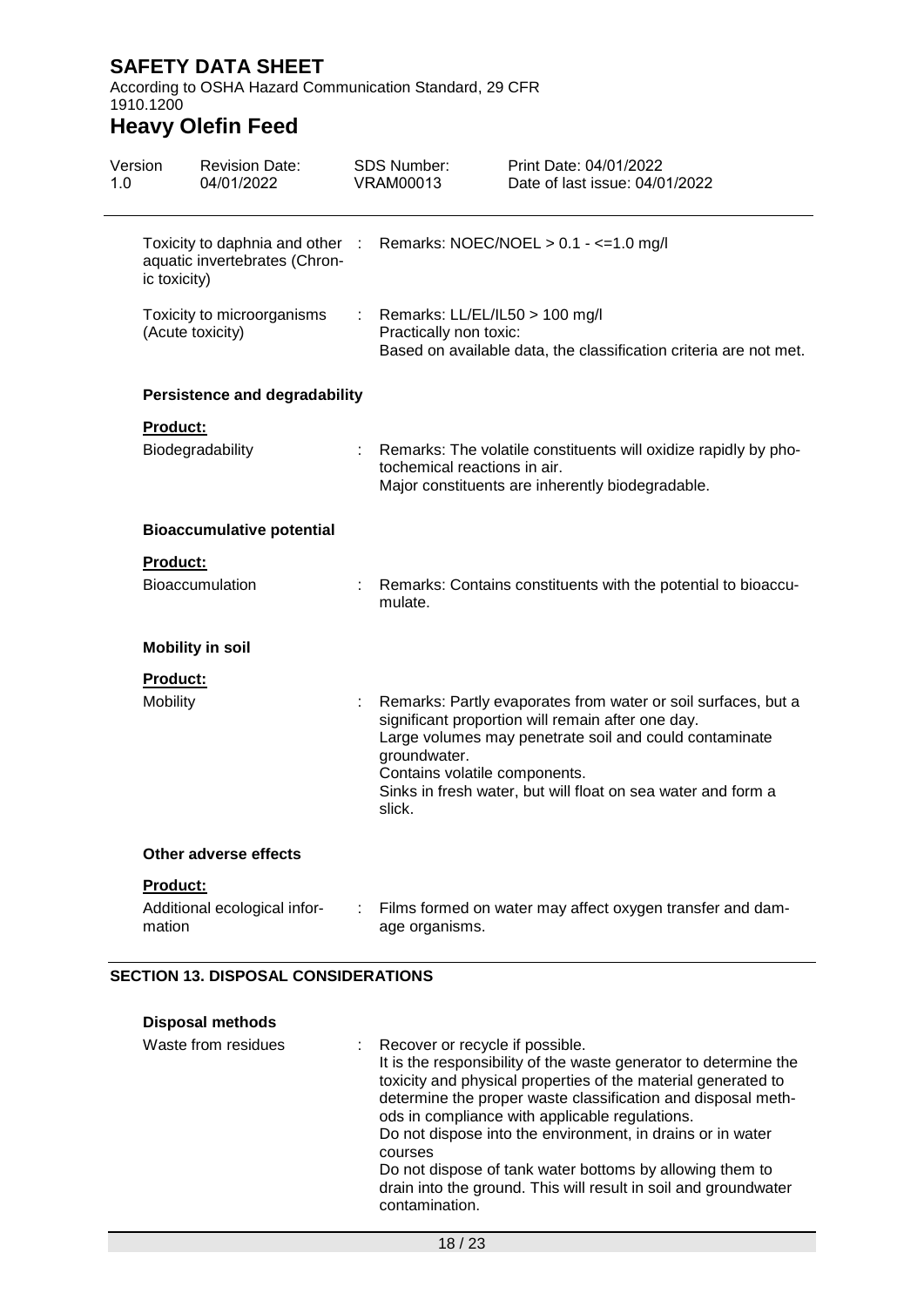According to OSHA Hazard Communication Standard, 29 CFR 1910.1200

# **Heavy Olefin Feed**

| Version<br>1.0         | <b>Revision Date:</b><br>04/01/2022 | <b>SDS Number:</b><br><b>VRAM00013</b>    | Print Date: 04/01/2022<br>Date of last issue: 04/01/2022                                                                                                                                                                                                                                                                                                                                                                                         |
|------------------------|-------------------------------------|-------------------------------------------|--------------------------------------------------------------------------------------------------------------------------------------------------------------------------------------------------------------------------------------------------------------------------------------------------------------------------------------------------------------------------------------------------------------------------------------------------|
|                        |                                     |                                           | Waste arising from a spillage or tank cleaning should be dis-<br>posed of in accordance with prevailing regulations, preferably<br>to a recognised collector or contractor. The competence of the<br>collector or contractor should be established beforehand.<br>MARPOL - see International Convention for the Prevention of<br>Pollution from Ships (MARPOL 73/78) which provides tech-<br>nical aspects at controlling pollutions from ships. |
| Contaminated packaging |                                     | Drain container thoroughly.<br>container. | Send to drum recoverer or metal reclaimer.<br>After draining, vent in a safe place away from sparks and fire.<br>Residues may cause an explosion hazard if heated above the<br>flash point. Do not puncture, cut or weld uncleaned drums.<br>Do not pollute the soil, water or environment with the waste<br>Comply with any local recovery or waste disposal regulations.                                                                       |
| <b>Remarks</b>         | <b>Local legislation</b>            |                                           | : Disposal should be in accordance with applicable regional,<br>national, and local laws and regulations.<br>Local regulations may be more stringent than regional or na-<br>tional requirements and must be complied with.                                                                                                                                                                                                                      |

#### **SECTION 14. TRANSPORT INFORMATION**

### **National Regulations**

|                                  | US Department of Transportation Classification (49 CFR Parts 171-180)                                                          |
|----------------------------------|--------------------------------------------------------------------------------------------------------------------------------|
| UN/ID/NA number                  | $\pm$ UN 1268                                                                                                                  |
| Proper shipping name             | : Petroleum distillates, n.o.s.                                                                                                |
| <b>Class</b>                     | $\therefore$ 3                                                                                                                 |
| Packing group                    | $\pm$ 1.                                                                                                                       |
| Labels                           | $\therefore$ 3                                                                                                                 |
| <b>ERG Code</b>                  | : 128                                                                                                                          |
| Marine pollutant                 | : no                                                                                                                           |
| Remarks                          | $\pm$ This material is an 'OIL' under 49 CFR Part 130 when trans-<br>ported in a container of 3500 gallon capacity or greater. |
| <b>International Regulations</b> |                                                                                                                                |
| <b>IATA-DGR</b>                  |                                                                                                                                |
| UN/ID No.                        | $\pm$ UN 1268                                                                                                                  |
| Proper shipping name             | : Petroleum distillates, n.o.s.                                                                                                |
| Class                            | $\therefore$ 3                                                                                                                 |
| Packing group                    | ÷ L                                                                                                                            |
| Labels                           | $\therefore$ 3                                                                                                                 |
| <b>IMDG-Code</b>                 |                                                                                                                                |
| UN number                        | $:$ UN 1268                                                                                                                    |
| Proper shipping name             | : PETROLEUM DISTILLATES, N.O.S.<br>(Distillates (petroleum), light vacuum)                                                     |
| Class                            | 3                                                                                                                              |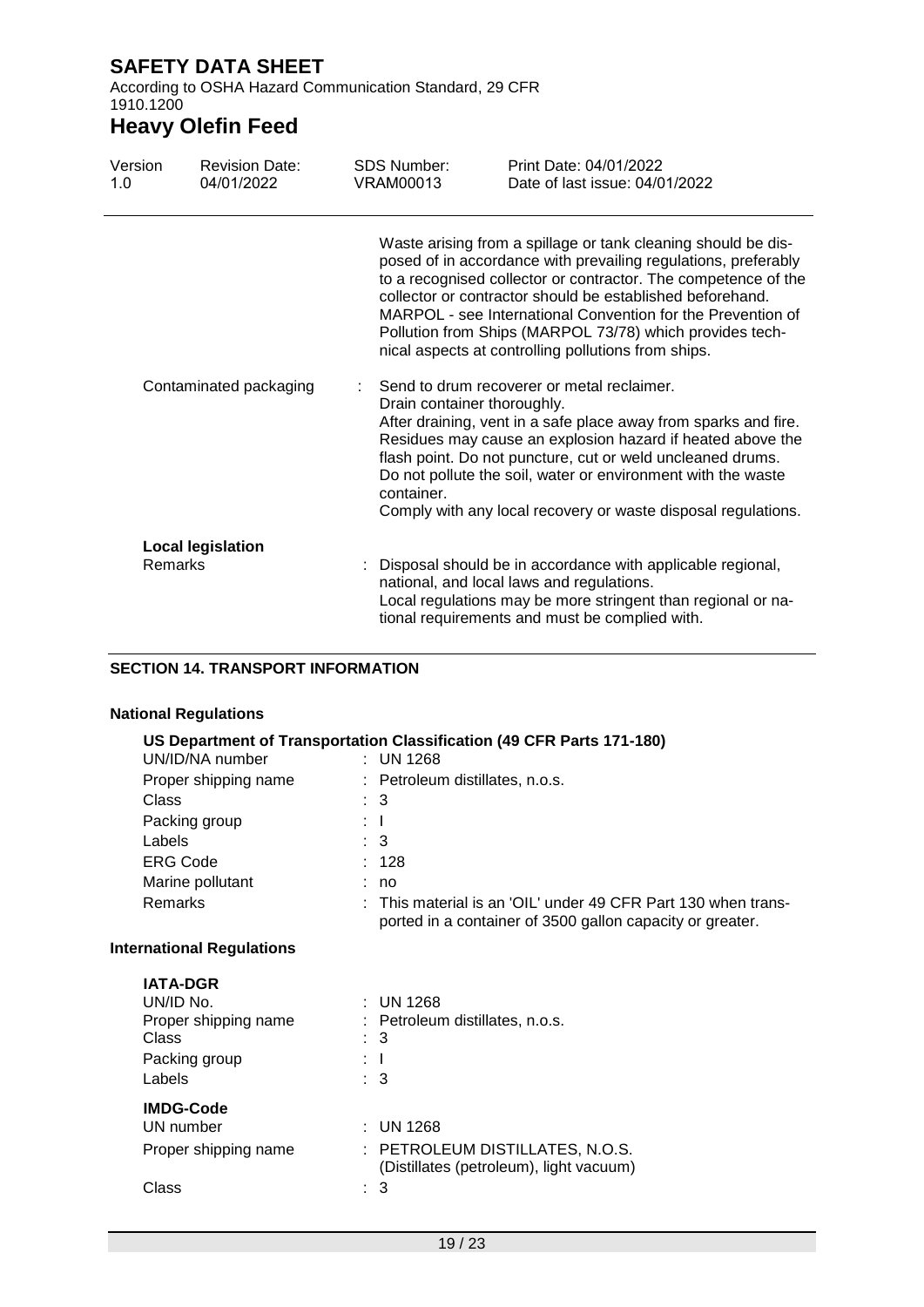According to OSHA Hazard Communication Standard, 29 CFR 1910.1200

## **Heavy Olefin Feed**

| Version<br>1.0                                                           | <b>Revision Date:</b><br>04/01/2022 | <b>SDS Number:</b><br>VRAM00013 | Print Date: 04/01/2022<br>Date of last issue: 04/01/2022                                                                                                                             |  |
|--------------------------------------------------------------------------|-------------------------------------|---------------------------------|--------------------------------------------------------------------------------------------------------------------------------------------------------------------------------------|--|
| Labels                                                                   | Packing group                       | $\mathbf{1}$<br>$\therefore$ 3  |                                                                                                                                                                                      |  |
| Marine pollutant                                                         |                                     | : yes                           |                                                                                                                                                                                      |  |
| Transport in bulk according to Annex II of MARPOL 73/78 and the IBC Code |                                     |                                 |                                                                                                                                                                                      |  |
|                                                                          |                                     |                                 | Not applicable for product as supplied. MARPOL Annex 1 rules apply for bulk shipments by sea.                                                                                        |  |
|                                                                          | Special precautions for user        |                                 |                                                                                                                                                                                      |  |
| Remarks                                                                  |                                     |                                 | : Special Precautions: Refer to Section 7, Handling & Storage,<br>for special precautions which a user needs to be aware of or<br>needs to comply with in connection with transport. |  |

| <b>Additional Information</b> | : This material is an 'OIL' under 49 CFR Part 130 when trans-<br>ported in a container of 3500 gallon capacity or greater. |
|-------------------------------|----------------------------------------------------------------------------------------------------------------------------|

### **SECTION 15. REGULATORY INFORMATION**

#### **EPCRA - Emergency Planning and Community Right-to-Know Act**

\*: This material does not contain any components with a CERCLA RQ. Vertex HSSE classifies this material as an "oil" under the CERCLA Petroleum Exclusion, therefore re-leases to the environment are not reportable under CERCLA.

#### **SARA 304 Extremely Hazardous Substances Reportable Quantity**

This material does not contain any components with a section 304 EHS RQ.

#### **SARA 302 Extremely Hazardous Substances Threshold Planning Quantity**

This material does not contain any components with a section 302 EHS TPQ.

| SARA 311/312 Hazards | Flammable (gases, aerosols, liquids, or solids)<br>Carcinogenicity<br>Acute toxicity (any route of exposure)<br>Reproductive toxicity<br>Specific target organ toxicity (single or repeated exposure) |
|----------------------|-------------------------------------------------------------------------------------------------------------------------------------------------------------------------------------------------------|
| <b>SARA 313</b>      | This material does not contain any chemical components with<br>known CAS numbers that exceed the threshold (De Minimis)<br>reporting levels established by SARA Title III, Section 313.               |

#### **Clean Water Act**

This product does not contain any Hazardous Chemicals listed under the U.S. CleanWater Act, Section 311, Table 117.3.

#### **US State Regulations**

#### **Pennsylvania Right To Know**

distillates (petroleum), light vacuum 70592-77-7

#### **California Prop. 65**

This product does not contain any chemicals known to State of California to cause cancer, birth defects, or any other reproductive harm.

#### **Other regulations:**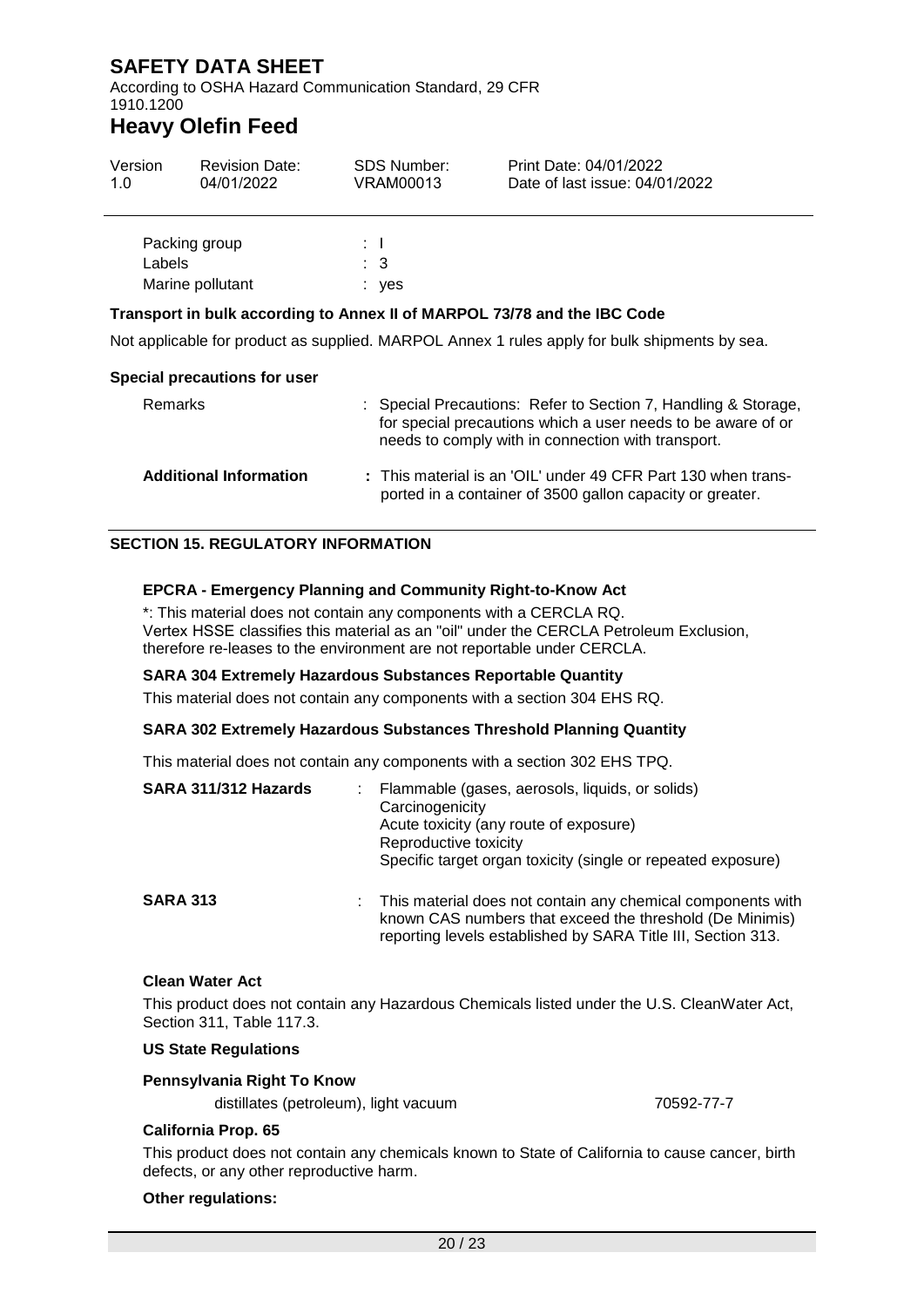According to OSHA Hazard Communication Standard, 29 CFR 1910.1200

### **Heavy Olefin Feed**

| Version | <b>Revision Date:</b> | SDS Number: | Print Date: 04/01/2022         |
|---------|-----------------------|-------------|--------------------------------|
| 1.0     | 04/01/2022            | VRAM00013   | Date of last issue: 04/01/2022 |

The regulatory information is not intended to be comprehensive. Other regulations may apply to this material.

#### **The components of this product are reported in the following inventories:**

TSCA : All components listed.

#### **SECTION 16. OTHER INFORMATION**

#### **Further information**

NFPA Rating (Health, Fire, Reac-0, 2, 0 tivity)

### **Full text of other abbreviations**

| Abbreviations and Acronyms |  | : The standard abbreviations and acronyms used in this docu-<br>ment can be looked up in reference literature (e.g. scientific<br>dictionaries) and/or websites. |
|----------------------------|--|------------------------------------------------------------------------------------------------------------------------------------------------------------------|
|                            |  | ACGIH = American Conference of Governmental Industrial<br>Hygienists                                                                                             |
|                            |  | ADR = European Agreement concerning the International                                                                                                            |
|                            |  | Carriage of Dangerous Goods by Road<br>AICS = Australian Inventory of Chemical Substances                                                                        |
|                            |  | ASTM = American Society for Testing and Materials                                                                                                                |
|                            |  | BEL = Biological exposure limits                                                                                                                                 |
|                            |  | BTEX = Benzene, Toluene, Ethylbenzene, Xylenes                                                                                                                   |
|                            |  | <b>CAS = Chemical Abstracts Service</b>                                                                                                                          |
|                            |  | CEFIC = European Chemical Industry Council                                                                                                                       |
|                            |  | CLP = Classification Packaging and Labelling                                                                                                                     |
|                            |  | $COC = Cleveland Open-Cup$                                                                                                                                       |
|                            |  | DIN = Deutsches Institut fur Normung                                                                                                                             |
|                            |  | DMEL = Derived Minimal Effect Level                                                                                                                              |
|                            |  | DNEL = Derived No Effect Level                                                                                                                                   |
|                            |  | DSL = Canada Domestic Substance List                                                                                                                             |
|                            |  | $EC = European Commission$                                                                                                                                       |
|                            |  | EC50 = Effective Concentration fifty<br>ECETOC = European Center on Ecotoxicology and Toxicolo-                                                                  |
|                            |  | gy Of Chemicals                                                                                                                                                  |
|                            |  | ECHA = European Chemicals Agency                                                                                                                                 |
|                            |  | EINECS = The European Inventory of Existing Commercial                                                                                                           |
|                            |  | <b>Chemical Substances</b>                                                                                                                                       |
|                            |  | EL50 = Effective Loading fifty                                                                                                                                   |
|                            |  | ENCS = Japanese Existing and New Chemical Substances<br>Inventory                                                                                                |
|                            |  | EWC = European Waste Code                                                                                                                                        |
|                            |  | GHS = Globally Harmonised System of Classification and                                                                                                           |
|                            |  | Labelling of Chemicals                                                                                                                                           |
|                            |  | IARC = International Agency for Research on Cancer                                                                                                               |
|                            |  | IATA = International Air Transport Association                                                                                                                   |
|                            |  | IC50 = Inhibitory Concentration fifty                                                                                                                            |
|                            |  | IL50 = Inhibitory Level fifty                                                                                                                                    |
|                            |  |                                                                                                                                                                  |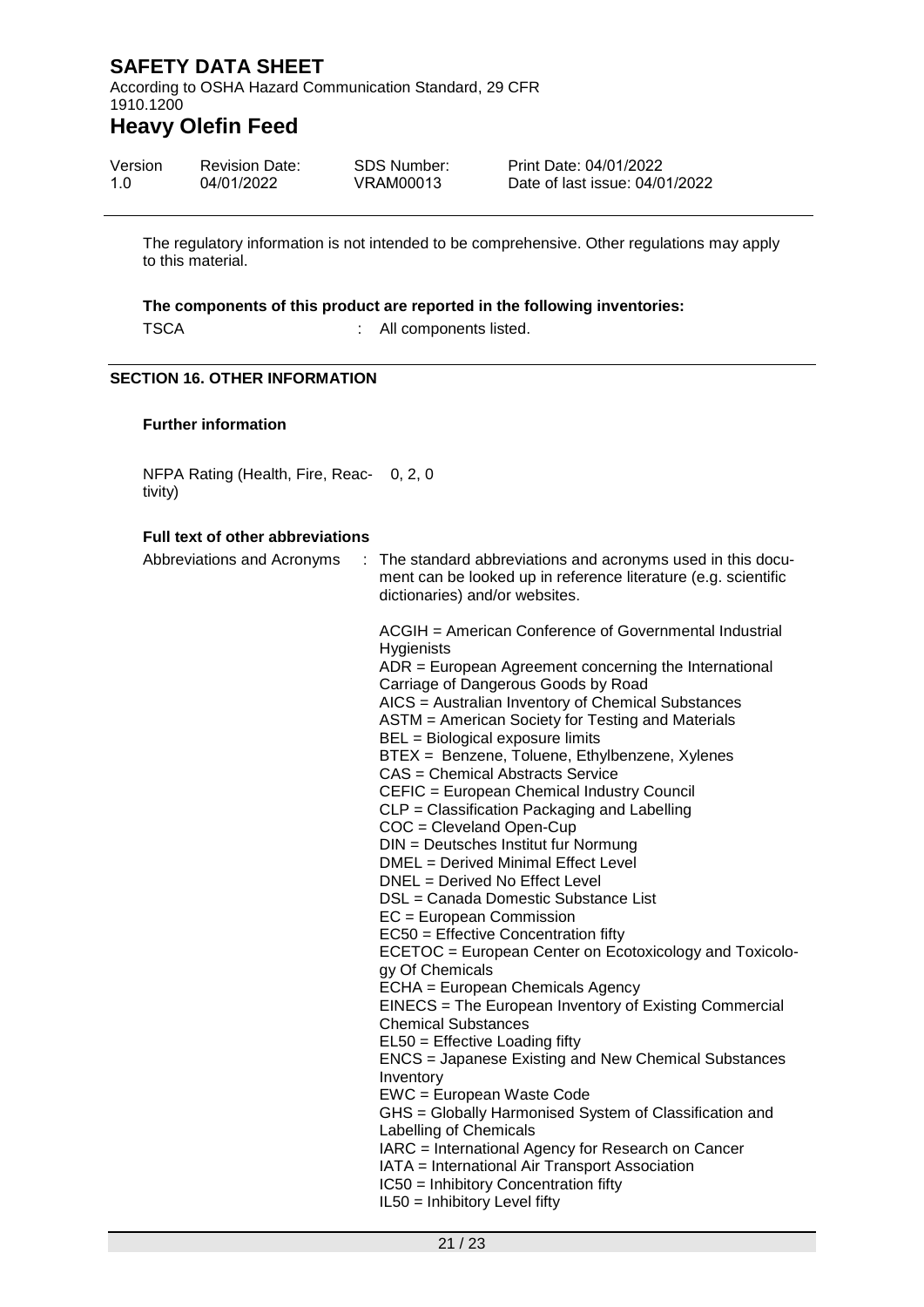According to OSHA Hazard Communication Standard, 29 CFR 1910.1200

### **Heavy Olefin Feed**

| Version | <b>Revision Date:</b> | SDS Number:                                                                                                                            | Print Date: 04/01/2022                                                                                                                                                                                                                                                                                                                                                                                                                                                                                                                                                                                                                                                                                                                                                                                                                                                                                                                                                                                                                                                                                                |
|---------|-----------------------|----------------------------------------------------------------------------------------------------------------------------------------|-----------------------------------------------------------------------------------------------------------------------------------------------------------------------------------------------------------------------------------------------------------------------------------------------------------------------------------------------------------------------------------------------------------------------------------------------------------------------------------------------------------------------------------------------------------------------------------------------------------------------------------------------------------------------------------------------------------------------------------------------------------------------------------------------------------------------------------------------------------------------------------------------------------------------------------------------------------------------------------------------------------------------------------------------------------------------------------------------------------------------|
| 1.0     | 04/01/2022            | VRAM00013                                                                                                                              | Date of last issue: 04/01/2022                                                                                                                                                                                                                                                                                                                                                                                                                                                                                                                                                                                                                                                                                                                                                                                                                                                                                                                                                                                                                                                                                        |
|         |                       | $LL50 = Lethal$ Loading fifty<br><b>Pollution From Ships</b><br>served Effect Level<br>Substances<br>Chemicals<br>gerous Goods by Rail | <b>IMDG</b> = International Maritime Dangerous Goods<br>INV = Chinese Chemicals Inventory<br>IP346 = Institute of Petroleum test method $N^{\circ}$ 346 for the<br>determination of polycyclic aromatics DMSO-extractables<br>KECI = Korea Existing Chemicals Inventory<br>LC50 = Lethal Concentration fifty<br>$LD50 = Lethal Does fifty per cent.$<br>LL/EL/IL = Lethal Loading/Effective Loading/Inhibitory loading<br>MARPOL = International Convention for the Prevention of<br>NOEC/NOEL = No Observed Effect Concentration / No Ob-<br>OE_HPV = Occupational Exposure - High Production Volume<br>PBT = Persistent, Bioaccumulative and Toxic<br>PICCS = Philippine Inventory of Chemicals and Chemical<br>PNEC = Predicted No Effect Concentration<br>REACH = Registration Evaluation And Authorisation Of<br>RID = Regulations Relating to International Carriage of Dan-<br>SKIN_DES = Skin Designation<br>STEL = Short term exposure limit<br>TRA = Targeted Risk Assessment<br>TSCA = US Toxic Substances Control Act<br>$TWA = Time-Weighted Average$<br>vPvB = very Persistent and very Bioaccumulative |

This product is intended for use in closed systems only.

A vertical bar (|) in the left margin indicates an amendment from the previous version. There has been an increase in the Health Hazard classification of this product in section 2. Ensure that the related sections (particularly sections 4, 8 & 11) are carefully studied.

Sources of key data used to : compile the Safety Data Sheet

The quoted data are from, but not limited to, one or more sources of information (e.g. toxicological data from Vertex HSSE, material suppliers' data, CONCAWE, EU IUCLID date base, EC 1272 regulation, etc).

Revision Date : 04/01/2022

The information provided in this Safety Data Sheet is correct to the best of our knowledge, information and belief at the date of its publication. The information given is designed only as a guidance for safe handling, use, processing, storage, transportation, disposal and release and is not to be considered a warranty or quality specification. The information relates only to the specific material designated and may not be valid for such material used in combination with any other materials or in any process, unless specified in the text.